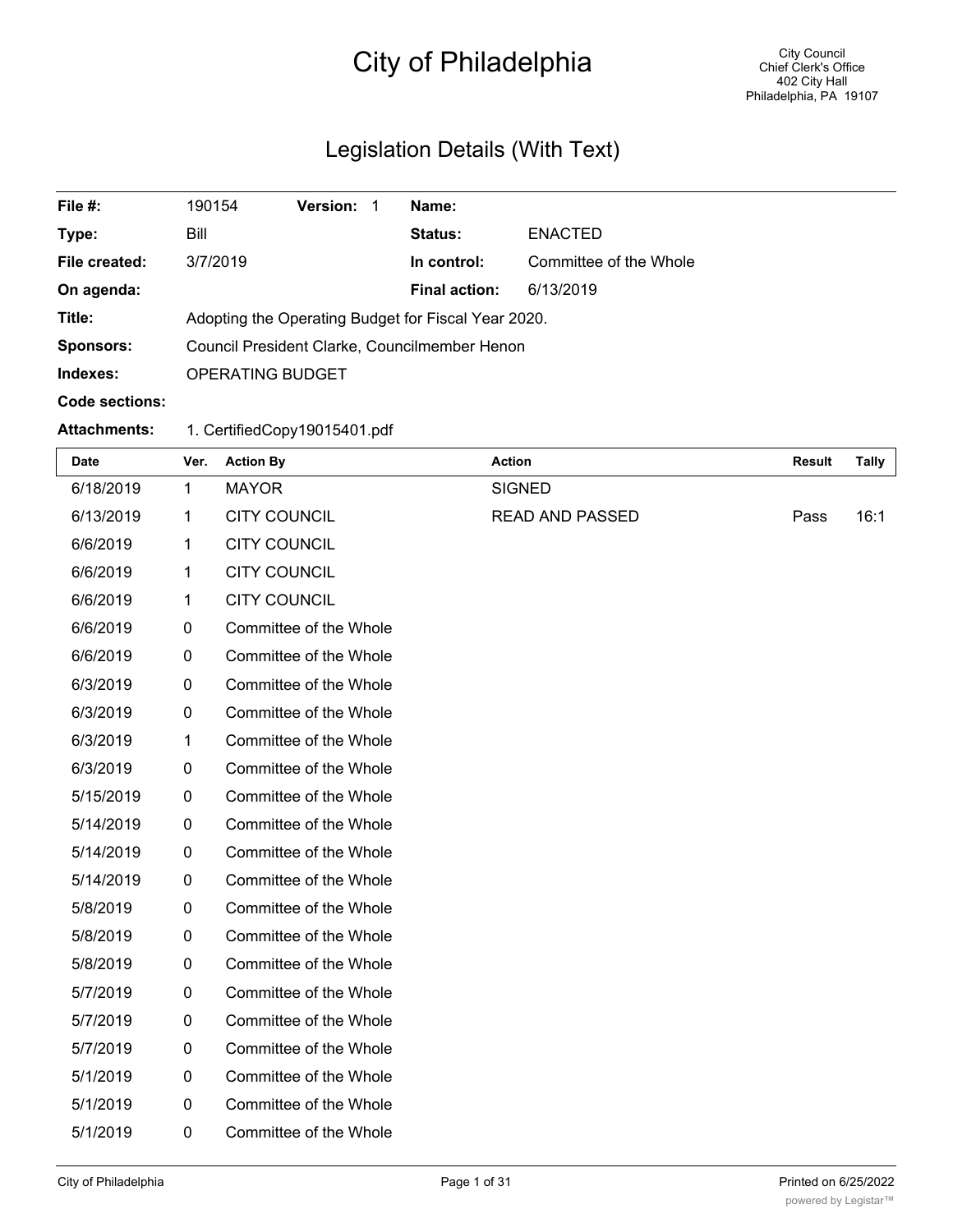| 4/30/2019 | 0 | Committee of the Whole |
|-----------|---|------------------------|
| 4/30/2019 | 0 | Committee of the Whole |
| 4/30/2019 | 0 | Committee of the Whole |
| 4/24/2019 | 0 | Committee of the Whole |
| 4/24/2019 | 0 | Committee of the Whole |
| 4/24/2019 | 0 | Committee of the Whole |
| 4/23/2019 | 0 | Committee of the Whole |
| 4/23/2019 | 0 | Committee of the Whole |
| 4/23/2019 | 0 | Committee of the Whole |
| 4/17/2019 | 0 | Committee of the Whole |
| 4/17/2019 | 0 | Committee of the Whole |
| 4/17/2019 | 0 | Committee of the Whole |
| 4/16/2019 | 0 | Committee of the Whole |
| 4/16/2019 | 0 | Committee of the Whole |
| 4/16/2019 | 0 | Committee of the Whole |
| 4/15/2019 | 0 | Committee of the Whole |
| 4/15/2019 | 0 | Committee of the Whole |
| 4/15/2019 | 0 | Committee of the Whole |
| 4/10/2019 | 0 | Committee of the Whole |
| 4/10/2019 | 0 | Committee of the Whole |
| 4/10/2019 | 0 | Committee of the Whole |
| 4/9/2019  | 0 | Committee of the Whole |
| 4/9/2019  | 0 | Committee of the Whole |
| 4/9/2019  | 0 | Committee of the Whole |
| 4/3/2019  | 0 | Committee of the Whole |
| 4/3/2019  | 0 | Committee of the Whole |
| 4/3/2019  | 0 | Committee of the Whole |
| 4/2/2019  | 0 | Committee of the Whole |
| 4/2/2019  | 0 | Committee of the Whole |
| 4/2/2019  | 0 | Committee of the Whole |
| 3/27/2019 | 0 | Committee of the Whole |
| 3/27/2019 | 0 | Committee of the Whole |
| 3/27/2019 | 0 | Committee of the Whole |
| 3/26/2019 | 0 | Committee of the Whole |
| 3/26/2019 | 0 | Committee of the Whole |
| 3/26/2019 | 0 | Committee of the Whole |
| 3/25/2019 | 0 | Committee of the Whole |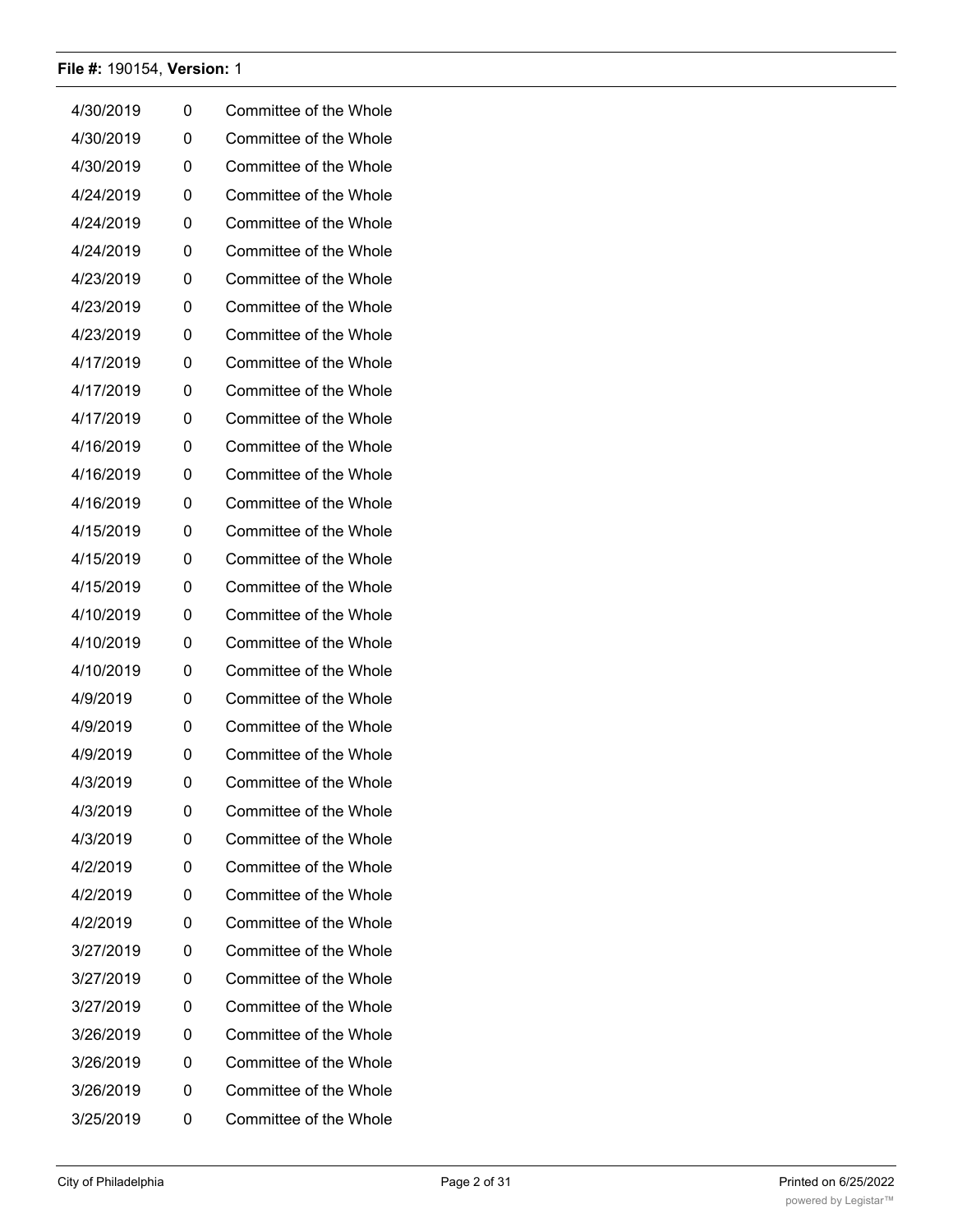| <b>File #: 190154, Version: 1</b> |   |                        |  |  |
|-----------------------------------|---|------------------------|--|--|
| 3/25/2019                         |   | Committee of the Whole |  |  |
| 3/25/2019                         | 0 | Committee of the Whole |  |  |

3/7/2019 0 CITY COUNCIL

Adopting the Operating Budget for Fiscal Year 2020.

WHEREAS, The Mayor on March 7, 2019 submitted to Council his operating budget message and his estimate of revenues available for appropriations for Fiscal Year 2020 pursuant to Section 4-101 of The Philadelphia Home Rule Charter; therefore

# *THE COUNCIL OF THE CITY OF PHILADELPHIA HEREBY ORDAINS:*

SECTION 1. The following financial program is hereby adopted for the Fiscal Year 2020 and appropriations are hereby made from the various operating funds to the various offices, departments, boards and commissions as indicated in the following sections:

SECTION 2. Appropriations in the sum of five billion, twenty-five million, two hundred sixty-six thousand (5,025,266,000) dollars are hereby made from the GENERAL FUND, as follows:

# 2.1 TO THE COUNCIL

| 15,427,138                            |  |
|---------------------------------------|--|
|                                       |  |
|                                       |  |
|                                       |  |
|                                       |  |
|                                       |  |
|                                       |  |
| 2.2<br>TO THE MAYOR - OFFICE OF LABOR |  |
|                                       |  |
|                                       |  |
| 2.3<br><b>TO THE MAYOR</b>            |  |
|                                       |  |
|                                       |  |
|                                       |  |
|                                       |  |
|                                       |  |

### 2.4 TO THE MAYOR - SCHOLARSHIPS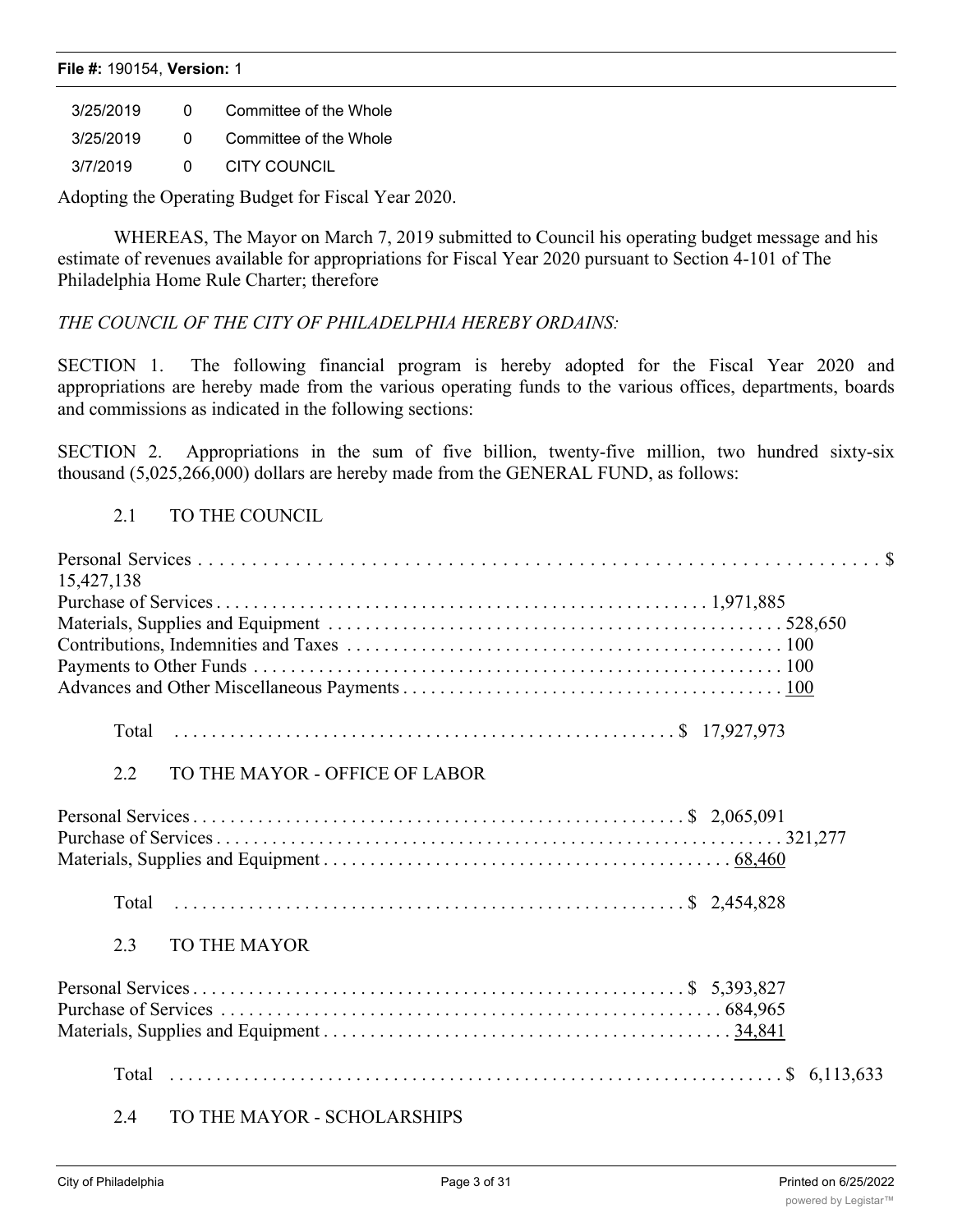|  |  | File #: 190154, Version: 1 |  |
|--|--|----------------------------|--|
|--|--|----------------------------|--|

| MAYOR - OFFICE OF INNOVATION AND TECHNOLOGY                                                |  |
|--------------------------------------------------------------------------------------------|--|
|                                                                                            |  |
|                                                                                            |  |
| MAYOR - OFFICE OF COMMUNITY EMPOWERMENT AND OPPORTUNITY                                    |  |
|                                                                                            |  |
|                                                                                            |  |
| MAYOR - OFFICE OF ARTS AND CULTURE AND THE CREATIVE ECONOMY - ART<br><b>MUSEUM SUBSIDY</b> |  |
|                                                                                            |  |
|                                                                                            |  |
| MAYOR - OFFICE OF ARTS AND CULTURE AND THE CREATIVE ECONOMY - MURAL<br><b>ARTS PROGRAM</b> |  |
|                                                                                            |  |
|                                                                                            |  |
| MAYOR - OFFICE OF ARTS AND CULTURE AND THE CREATIVE ECONOMY                                |  |
|                                                                                            |  |
|                                                                                            |  |
| MAYOR - OFFICE OF THE INSPECTOR GENERAL                                                    |  |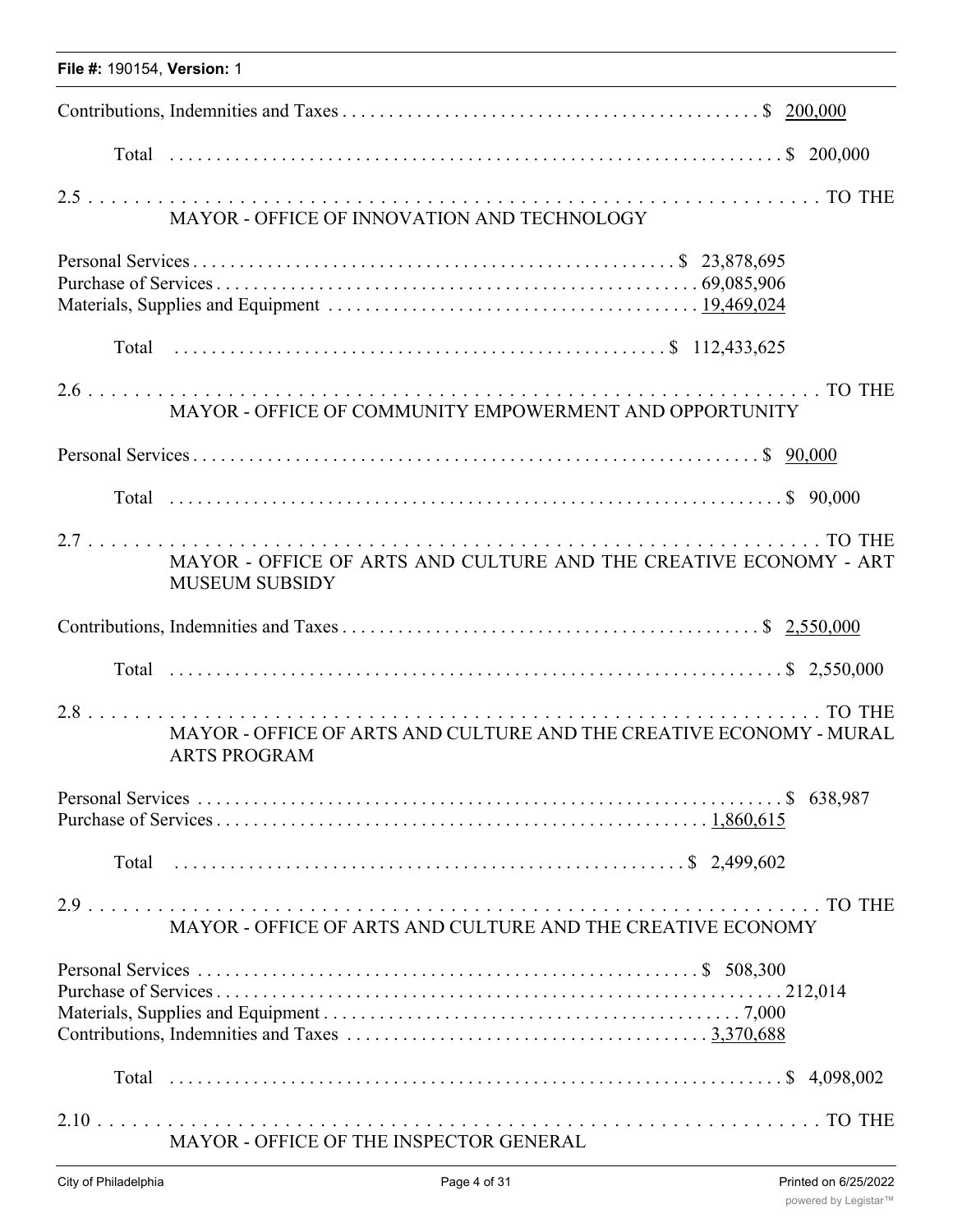| MAYOR - OFFICE OF THE CHIEF ADMINISTRATIVE OFFICER |  |  |  |
|----------------------------------------------------|--|--|--|
|                                                    |  |  |  |
|                                                    |  |  |  |
|                                                    |  |  |  |
|                                                    |  |  |  |
| <b>MAYOR - OFFICE OF EDUCATION</b>                 |  |  |  |
|                                                    |  |  |  |
|                                                    |  |  |  |
| DEPARTMENT OF PLANNING AND DEVELOPMENT             |  |  |  |
|                                                    |  |  |  |
| 11,810,746                                         |  |  |  |
| TO THE MANAGING DIRECTOR<br>2.14                   |  |  |  |
|                                                    |  |  |  |
| Total                                              |  |  |  |
| TO THE MANAGING DIRECTOR - LEGAL SERVICES<br>2.15  |  |  |  |
|                                                    |  |  |  |

Total . . . . . . . . . . . . . . . . . . . . . . . . . . . . . . . . . . . . . . . . . . . . . . . . . . . . . . . . . . . . . . . . . . \$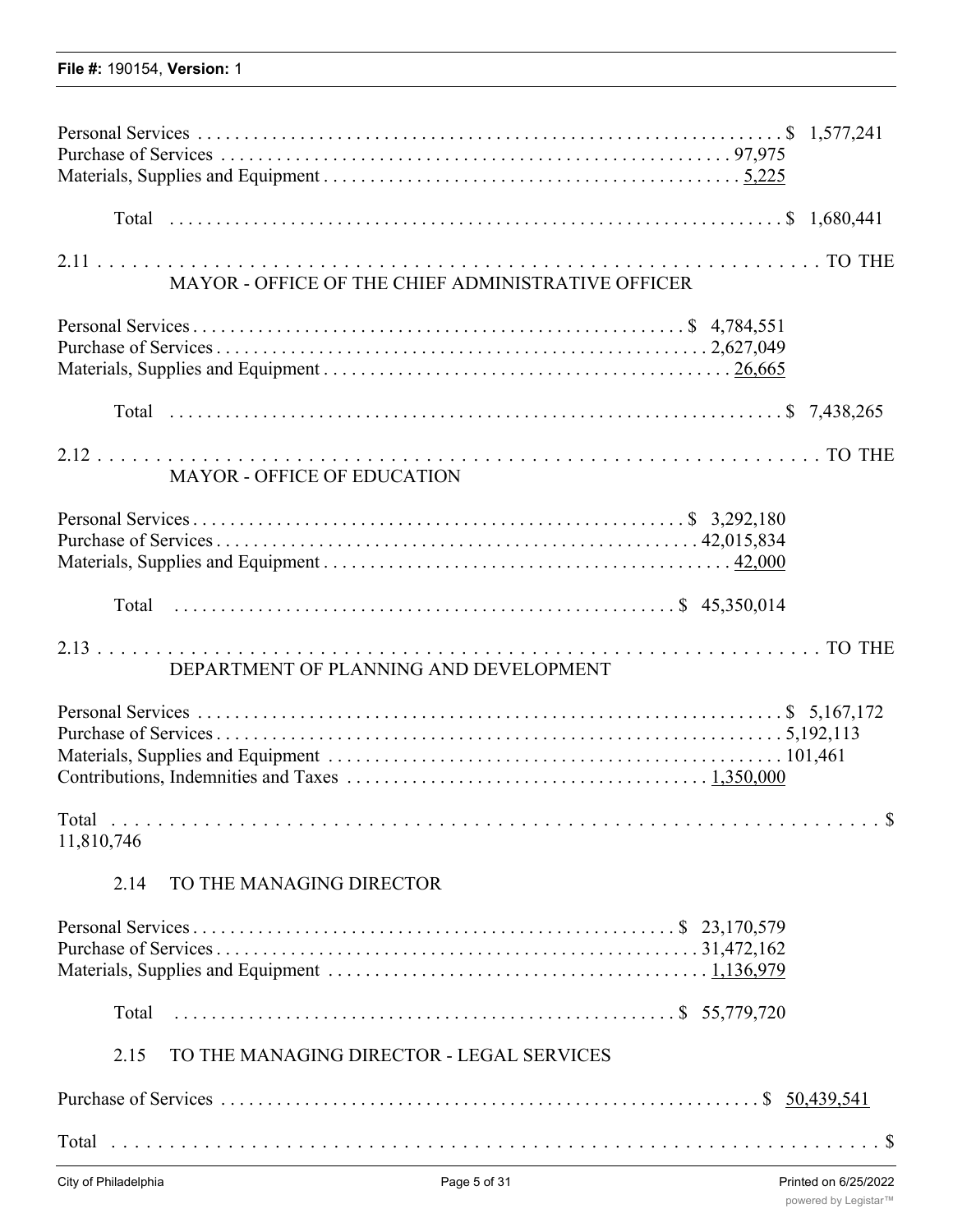# 50,439,541

# 2.16 TO THE MANAGING DIRECTOR - OFFICE OF FLEET MANAGEMENT

| 19,416,871                                                        |
|-------------------------------------------------------------------|
|                                                                   |
| 50,114,034                                                        |
| MANAGING DIRECTOR - OFFICE OF FLEET MANAGEMENT - VEHICLE PURCHASE |
|                                                                   |
|                                                                   |
| 2.18<br>TO THE POLICE DEPARTMENT                                  |
| 718,359,324                                                       |
|                                                                   |
| 741,165,097                                                       |
| 2.19<br>TO THE DEPARTMENT OF STREETS                              |
| 90,464,913                                                        |
|                                                                   |
| 157,032,932                                                       |
| TO THE FIRE DEPARTMENT<br>2.20                                    |
| 273,966,292                                                       |
|                                                                   |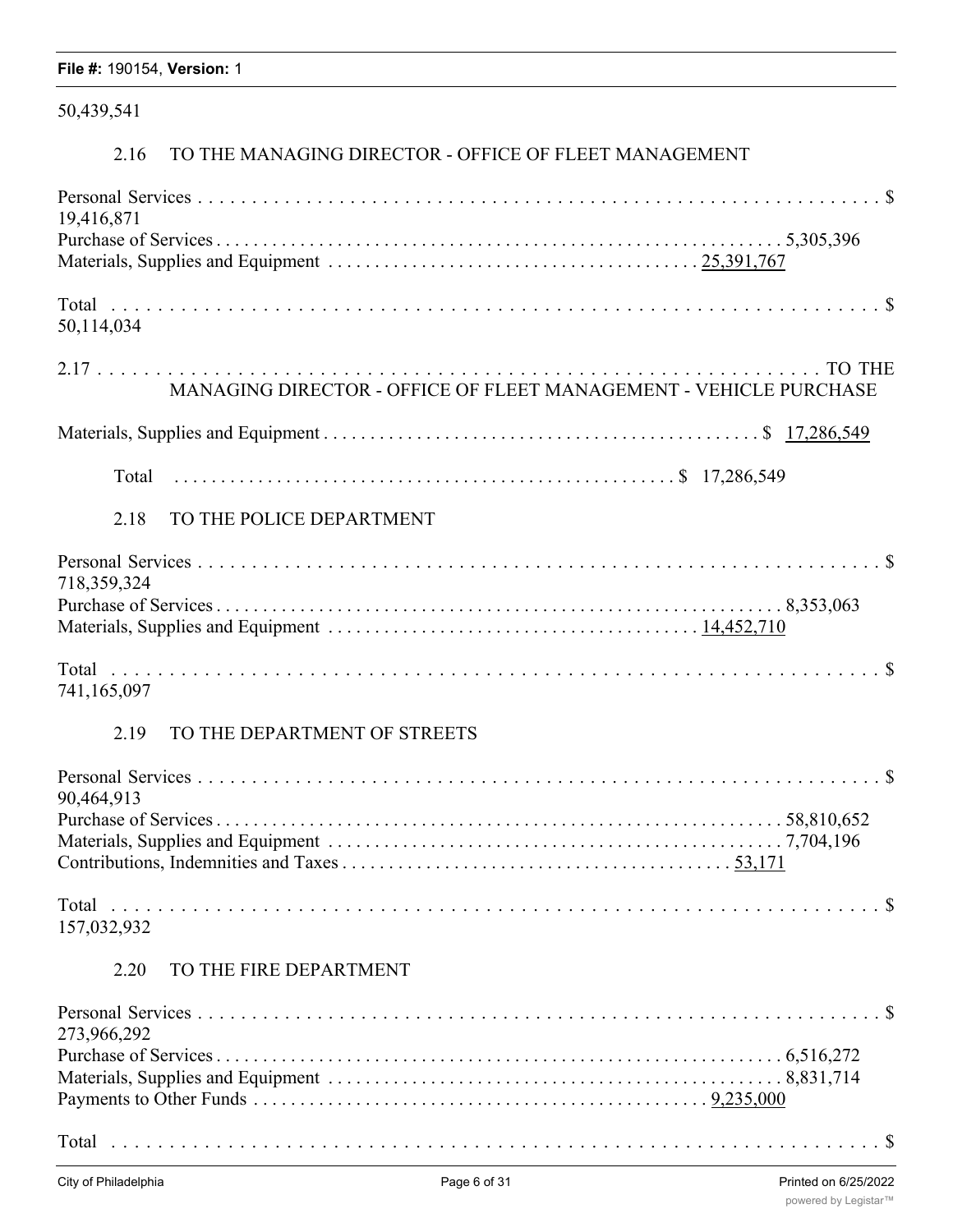|  |  | File #: 190154, Version: 1 |  |
|--|--|----------------------------|--|
|--|--|----------------------------|--|

# 298,549,278

# 2.21 TO THE DEPARTMENT OF PUBLIC HEALTH

| DEPARTMENT OF PUBLIC HEALTH - OFFICE OF BEHAVIORAL HEALTH AND<br><b>INTELLECTUAL DISABILITY</b> |
|-------------------------------------------------------------------------------------------------|
|                                                                                                 |
|                                                                                                 |
| TO THE DEPARTMENT OF PARKS AND RECREATION<br>2.23                                               |
|                                                                                                 |
| 65,058,055                                                                                      |

# 2.24 TO THE DEPARTMENT OF PUBLIC PROPERTY

| 68,691,597                                             |  |
|--------------------------------------------------------|--|
| DEPARTMENT OF PUBLIC PROPERTY - CITY SUBSIDY FOR SEPTA |  |
|                                                        |  |
| 87,556,000                                             |  |

# 2.26 TO THE DEPARTMENT OF PUBLIC PROPERTY - SPACE RENTALS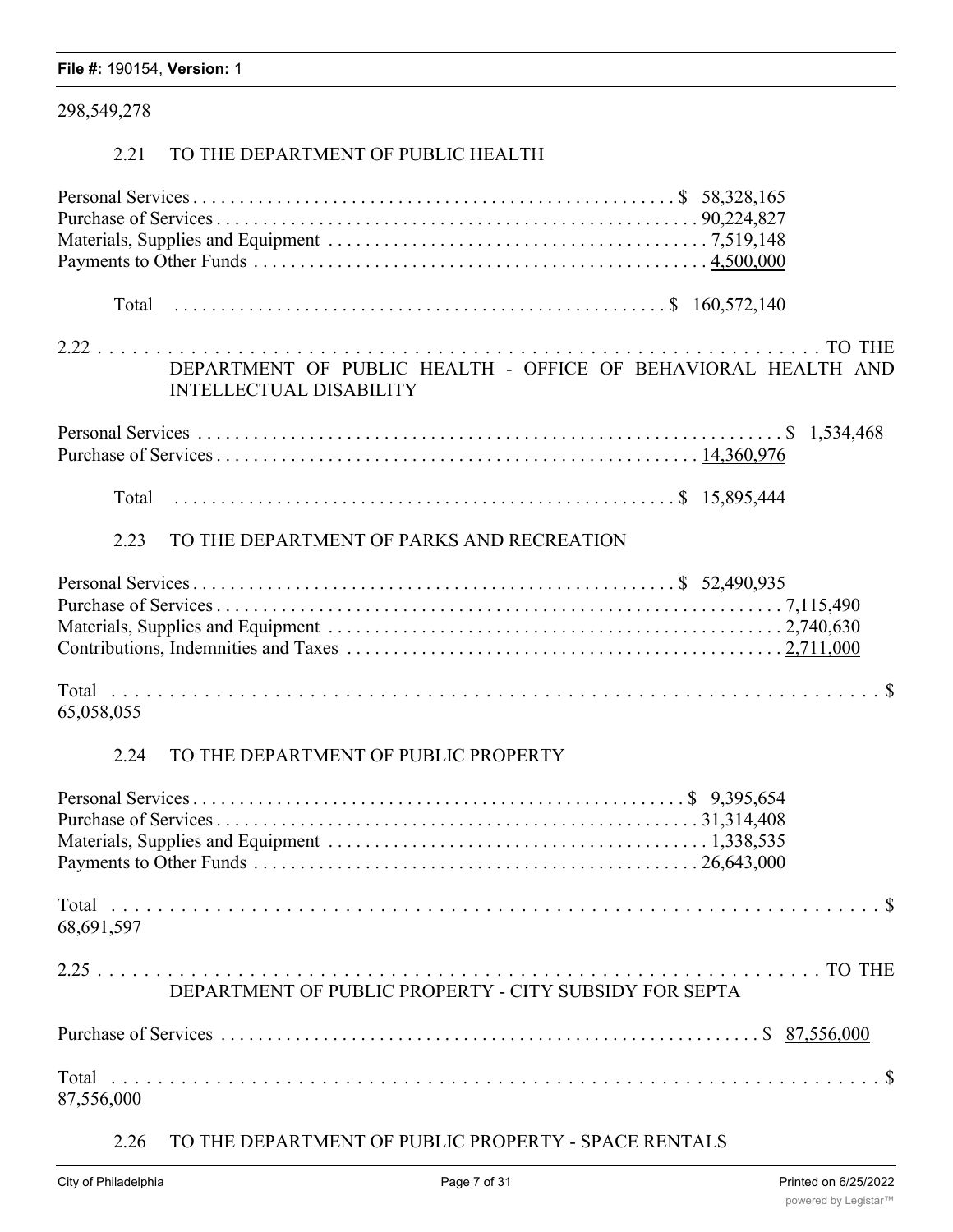| 26,278,677                                                 |
|------------------------------------------------------------|
| 2.27<br>TO THE DEPARTMENT OF PUBLIC PROPERTY - UTILITIES   |
|                                                            |
| 27,393,339                                                 |
| 2.28<br>TO THE DEPARTMENT OF HUMAN SERVICES                |
| 27,646,449                                                 |
|                                                            |
| 118,965,013                                                |
| DEPARTMENT OF HUMAN SERVICES - OFFICE OF HOMELESS SERVICES |
|                                                            |
|                                                            |
| TO THE DEPARTMENT OF PRISONS<br>2.30                       |
| 139,765,668                                                |
|                                                            |
| Total                                                      |
| TO THE DEPARTMENT OF LICENSES AND INSPECTIONS<br>2.31      |
|                                                            |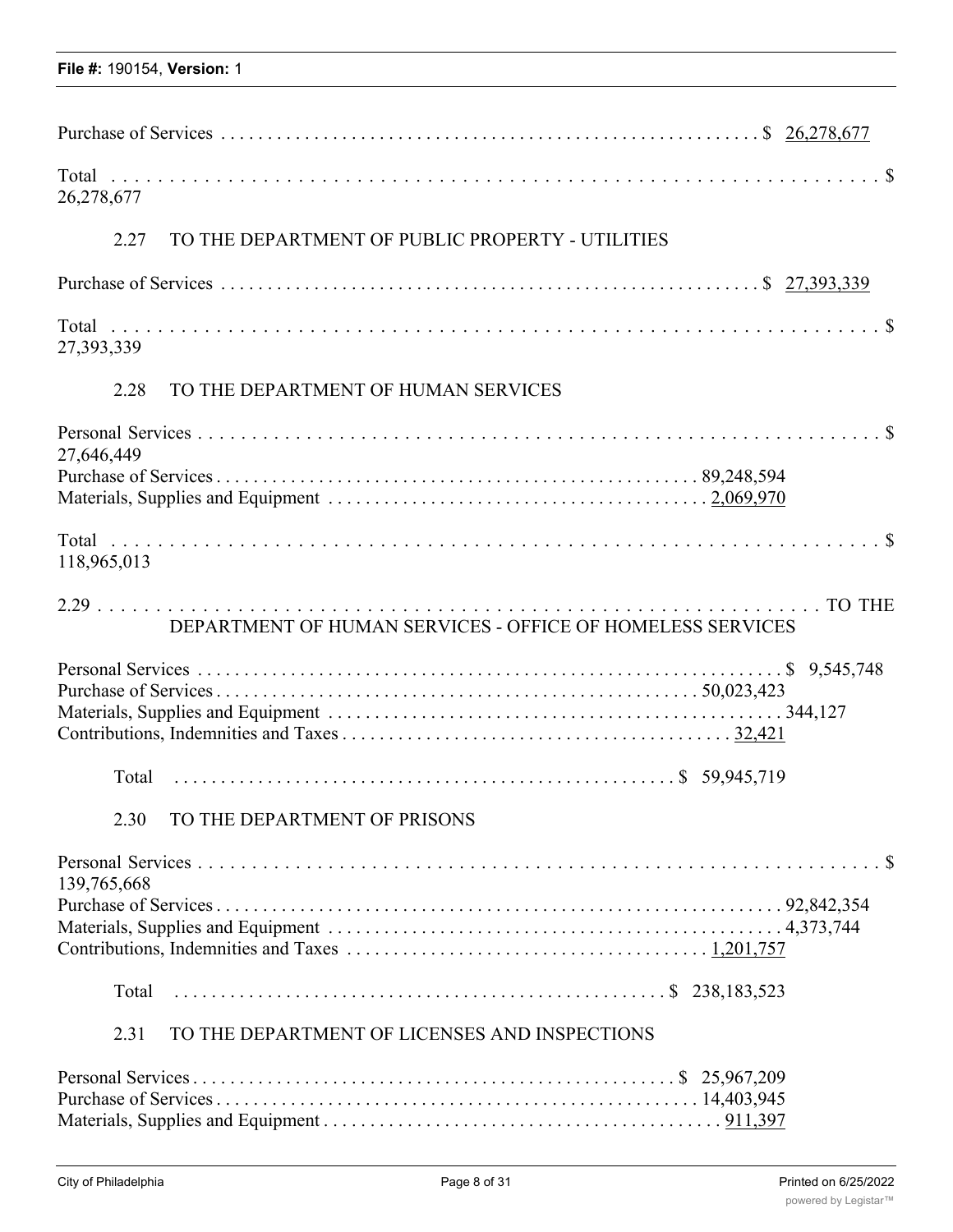| 41,282,551 |                                                                                           |
|------------|-------------------------------------------------------------------------------------------|
|            | DEPARTMENT OF LICENSES AND INSPECTIONS - BOARD OF LICENSE AND<br><b>INSPECTION REVIEW</b> |
|            |                                                                                           |
|            |                                                                                           |
|            | DEPARTMENT OF LICENSES AND INSPECTIONS - BOARD OF BUILDING<br><b>STANDARDS</b>            |
|            |                                                                                           |
|            |                                                                                           |
| 2.34       | TO THE DEPARTMENT OF RECORDS                                                              |
|            |                                                                                           |
|            |                                                                                           |
| 2.35       | TO THE DIRECTOR OF FINANCE                                                                |
|            |                                                                                           |
|            |                                                                                           |
|            | DIRECTOR OF FINANCE - BUDGET STABILIZATION                                                |
|            |                                                                                           |
| 34,276,000 |                                                                                           |
|            |                                                                                           |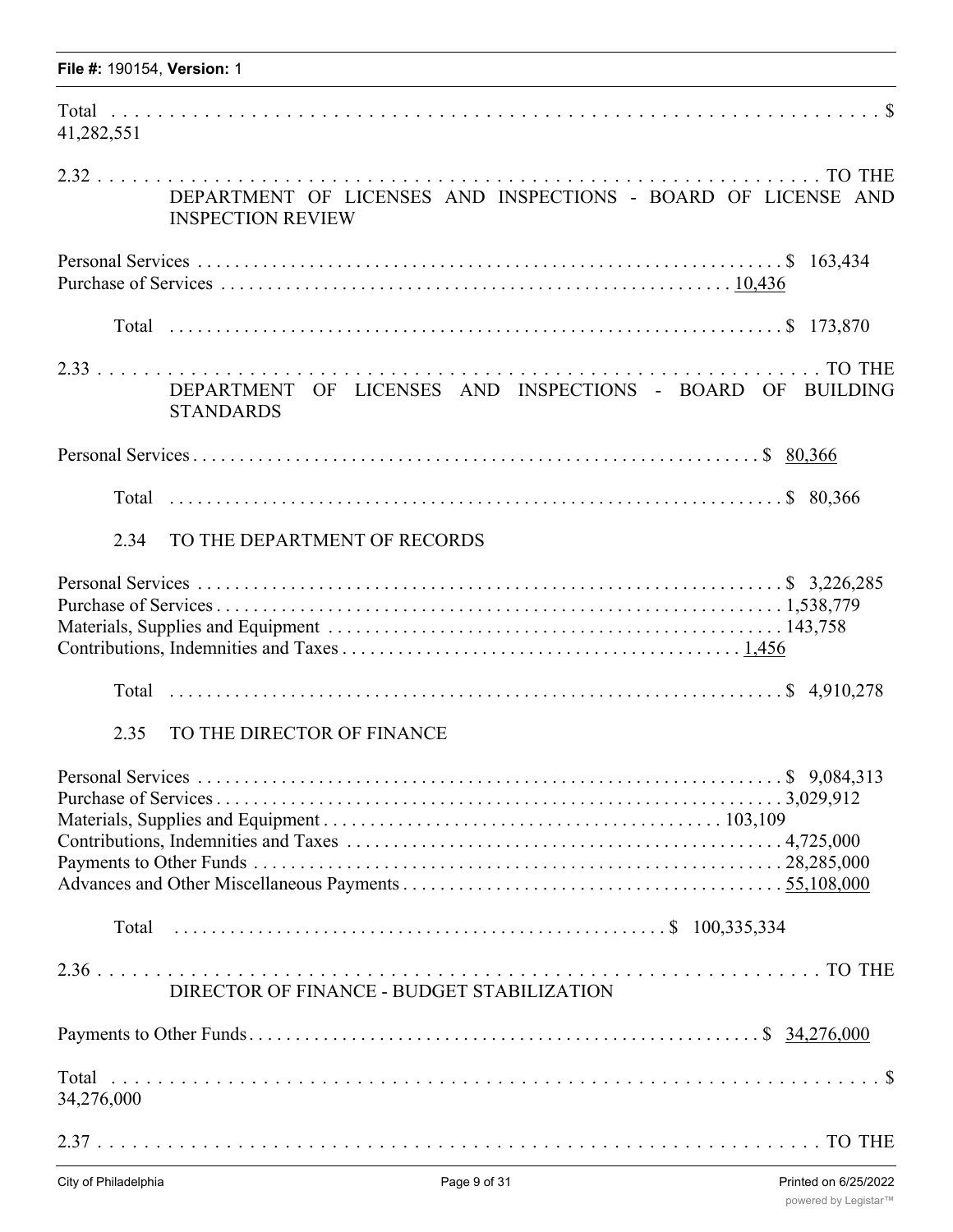### DIRECTOR OF FINANCE - COMMUNITY COLLEGE OF PHILADELPHIA

| 33,759,207                                                 |  |
|------------------------------------------------------------|--|
| TO THE DIRECTOR OF FINANCE - FRINGE BENEFITS<br>2.38       |  |
| 1,411,963,002                                              |  |
| 1,411,963,002                                              |  |
| 2.39<br>TO THE DIRECTOR OF FINANCE - HERO AWARD            |  |
|                                                            |  |
|                                                            |  |
| TO THE DIRECTOR OF FINANCE - INDEMNITIES<br>2.40           |  |
|                                                            |  |
| 49,246,000                                                 |  |
| TO THE DIRECTOR OF FINANCE - REGULATION 32 PAYROLL<br>2.41 |  |
|                                                            |  |
|                                                            |  |
| TO THE DIRECTOR OF FINANCE - REFUNDS<br>2.42               |  |
|                                                            |  |
|                                                            |  |
| DIRECTOR OF FINANCE - CONTRIBUTION TO SCHOOL DISTRICT      |  |
|                                                            |  |
| 222,456,410                                                |  |

# 2.44 TO THE DIRECTOR OF FINANCE - WITNESS FEES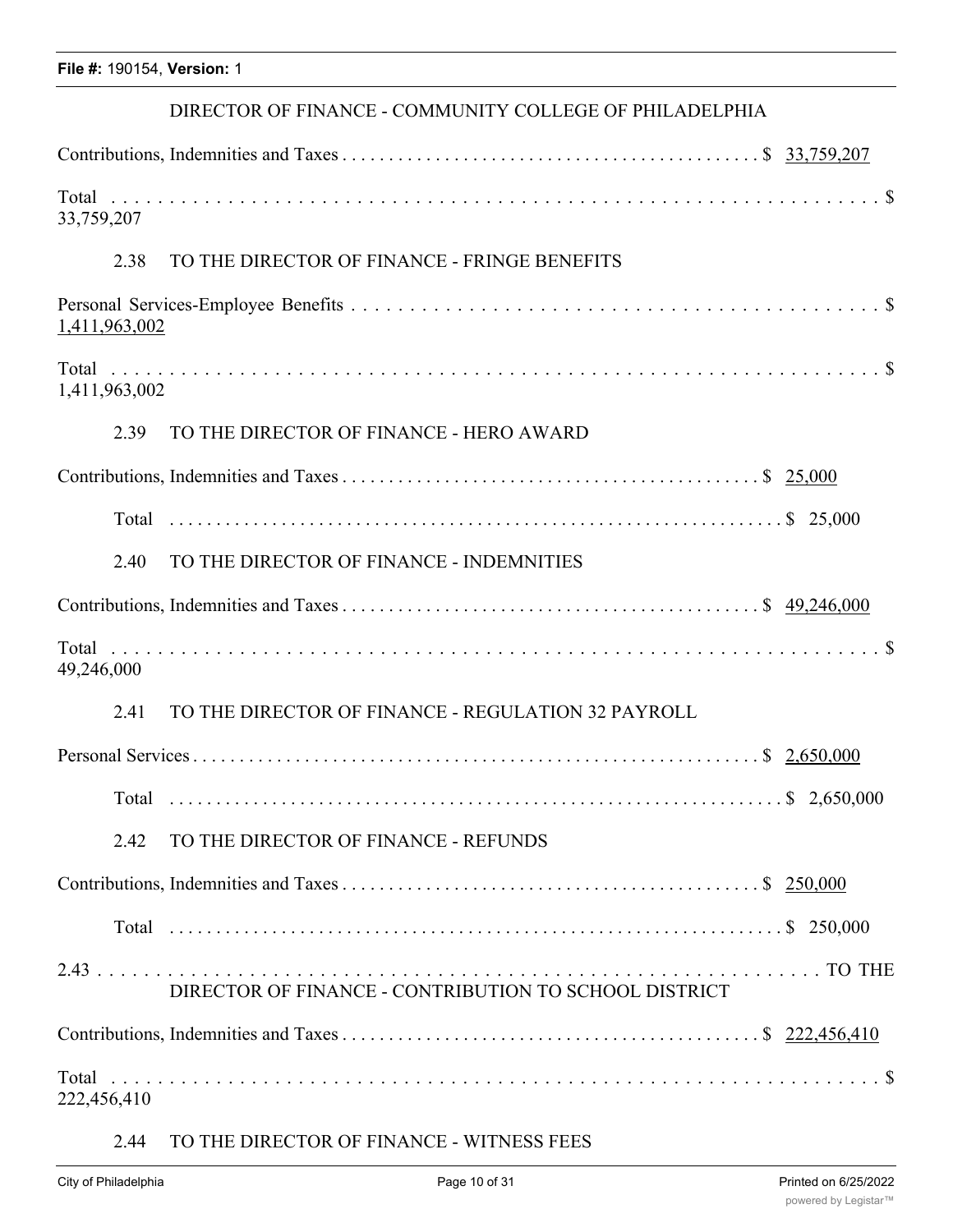| TO THE DEPARTMENT OF REVENUE<br>2.45                           |  |
|----------------------------------------------------------------|--|
|                                                                |  |
| 32,879,233                                                     |  |
| TO THE DEPARTMENT OF REVENUE - SINKING FUND COMMISSION<br>2.46 |  |
|                                                                |  |
|                                                                |  |
| TO THE PROCUREMENT DEPARTMENT<br>2.47                          |  |
|                                                                |  |
|                                                                |  |
| TO THE CITY TREASURER<br>2.48                                  |  |
|                                                                |  |
|                                                                |  |
| 2.49<br>TO THE CITY REPRESENTATIVE                             |  |
|                                                                |  |
| Total                                                          |  |
| TO THE DIRECTOR OF COMMERCE<br>2.50                            |  |
|                                                                |  |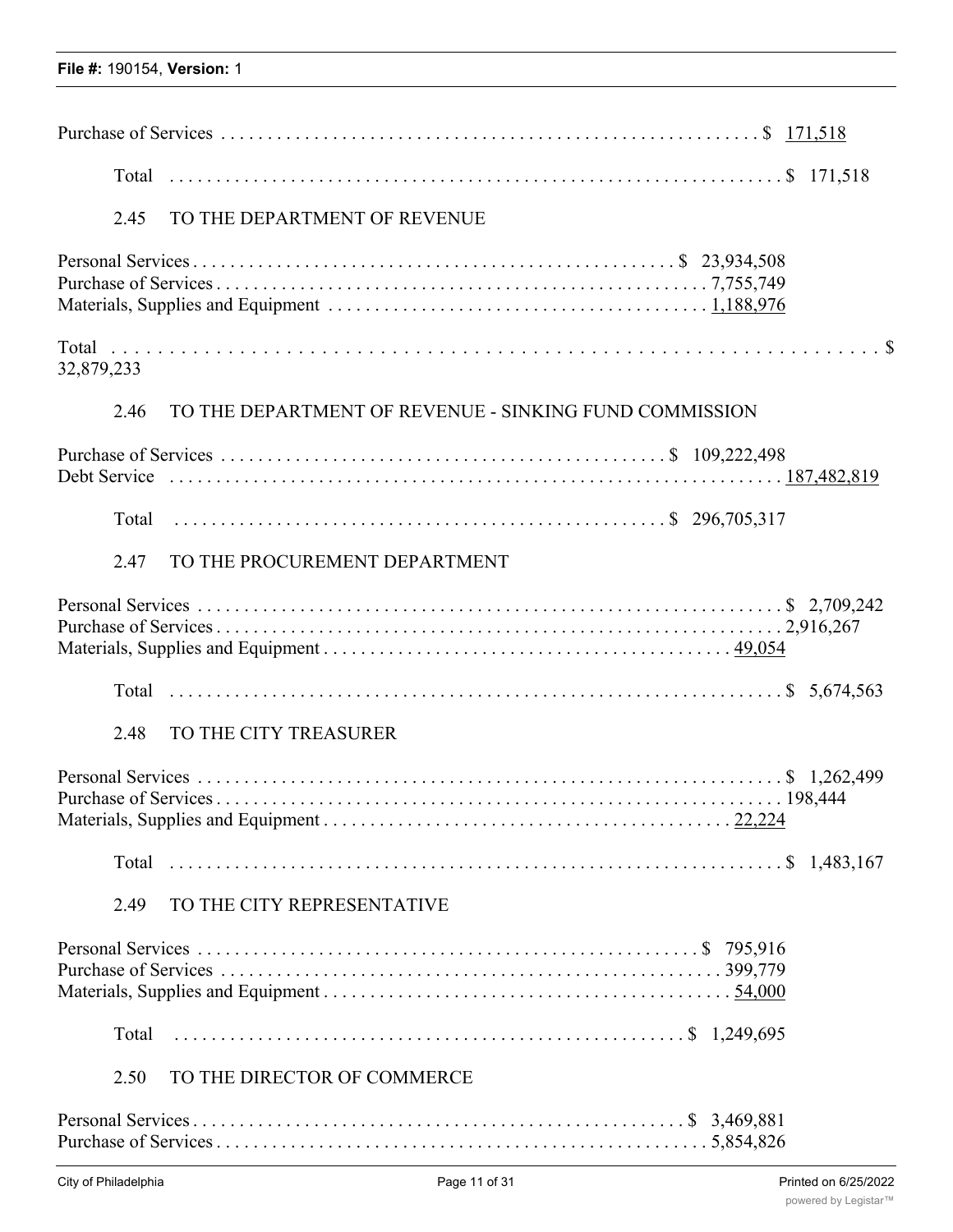| File #: 190154, Version: 1 |                                                       |
|----------------------------|-------------------------------------------------------|
|                            |                                                       |
|                            |                                                       |
|                            | DIRECTOR OF COMMERCE - CONVENTION CENTER SUBSIDY      |
|                            |                                                       |
| 15,000,000                 |                                                       |
|                            | DIRECTOR OF COMMERCE - ECONOMIC STIMULUS              |
|                            |                                                       |
|                            |                                                       |
| 2.53                       | TO THE LAW DEPARTMENT                                 |
|                            |                                                       |
| 16,085,045                 |                                                       |
| 2.54                       | TO THE BOARD OF ETHICS                                |
|                            |                                                       |
|                            |                                                       |
| 2.55                       | TO THE OFFICE OF SUSTAINABILITY                       |
|                            |                                                       |
|                            |                                                       |
|                            | BOARD OF TRUSTEES OF THE FREE LIBRARY OF PHILADELPHIA |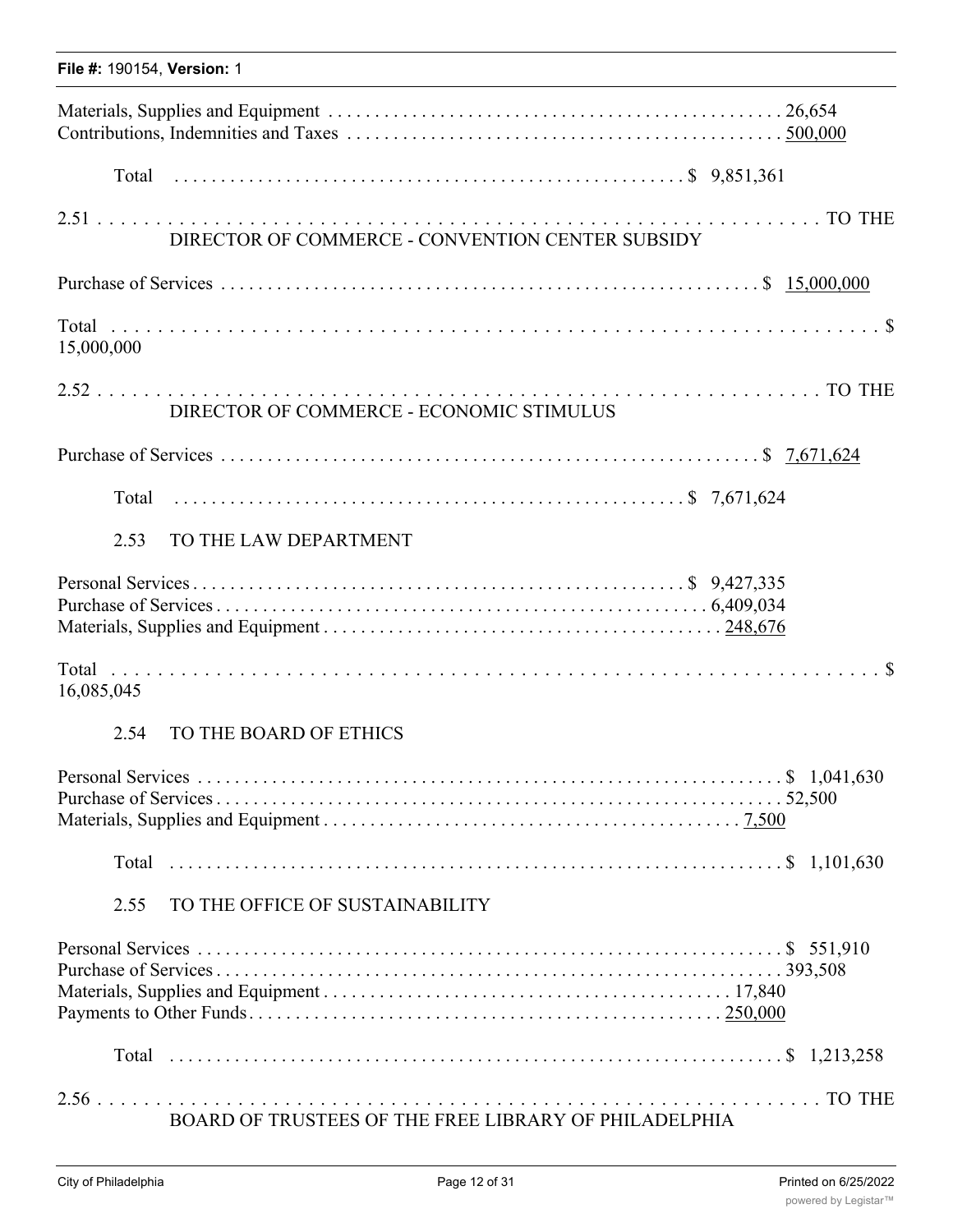| 40,633,647   |                                      |
|--------------|--------------------------------------|
|              |                                      |
| Total        |                                      |
| 2.57         | TO THE COMMISSION ON HUMAN RELATIONS |
|              |                                      |
|              |                                      |
| 2.58         | TO THE CIVIL SERVICE COMMISSION      |
|              |                                      |
|              |                                      |
| 2.59         | TO THE OFFICE OF HUMAN RESOURCES     |
|              |                                      |
|              |                                      |
| 2.60         | TO THE OFFICE OF PROPERTY ASSESSMENT |
| 14, 127, 682 |                                      |
| 17,318,408   |                                      |
| 2.61         | TO THE AUDITING DEPARTMENT           |
|              |                                      |

Materials, Supplies and Equipment . . . . . . . . . . . . . . . . . . . . . . . . . . . . . . . . . . . . . . . . . . . . 25,000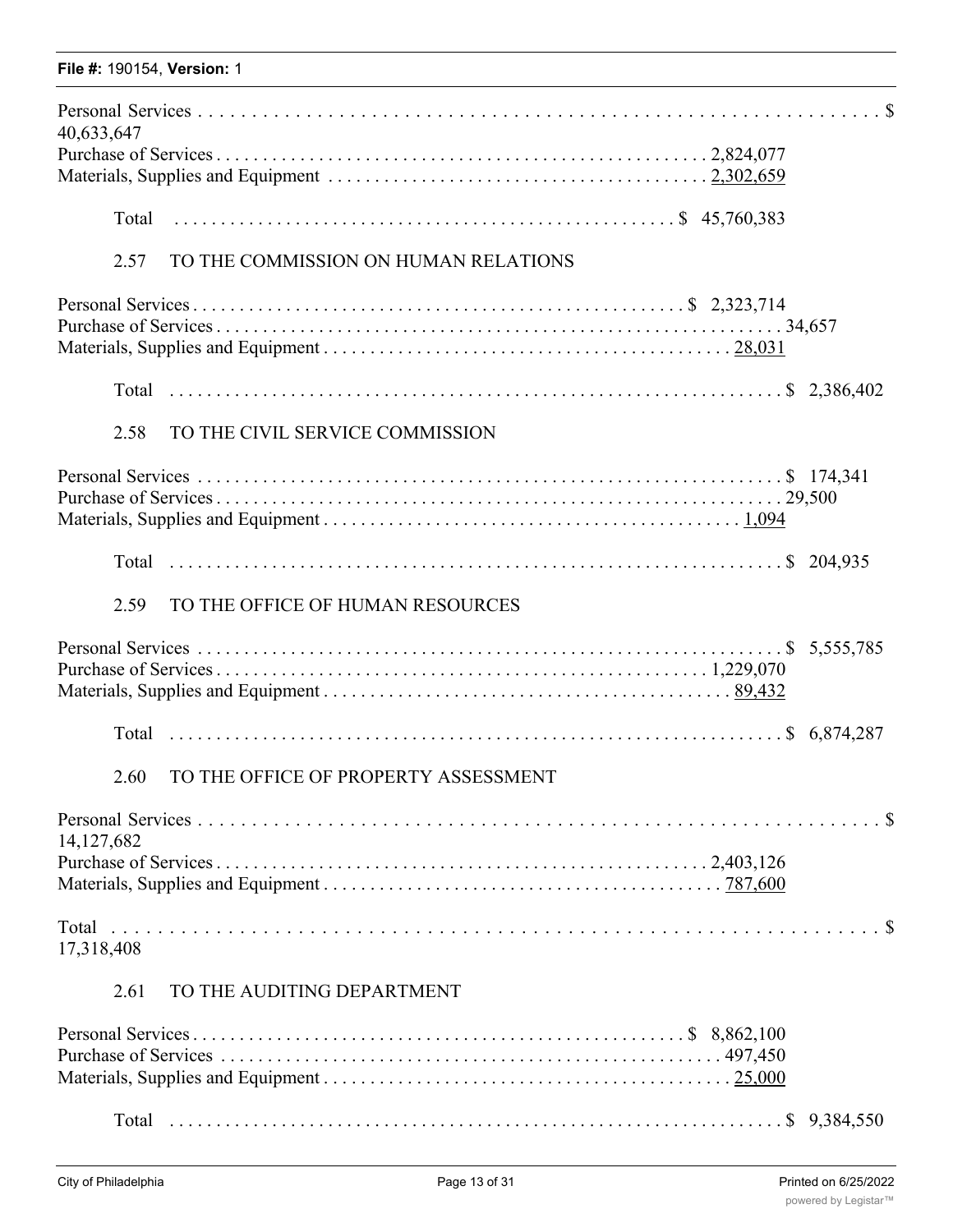# 2.62 TO THE BOARD OF REVISION OF TAXES

| 2.63        | TO THE REGISTER OF WILLS                       |
|-------------|------------------------------------------------|
|             |                                                |
|             |                                                |
| 2.64        | TO THE DISTRICT ATTORNEY                       |
|             |                                                |
| 38,908,536  |                                                |
| 2.65        | TO THE SHERIFF                                 |
| 25,443,537  |                                                |
|             |                                                |
| 27,046,961  |                                                |
| 2.66        | TO THE CITY COMMISSIONERS                      |
|             |                                                |
|             |                                                |
| 2.67        | TO THE FIRST JUDICIAL DISTRICT OF PENNSYLVANIA |
| 104,792,068 |                                                |
|             |                                                |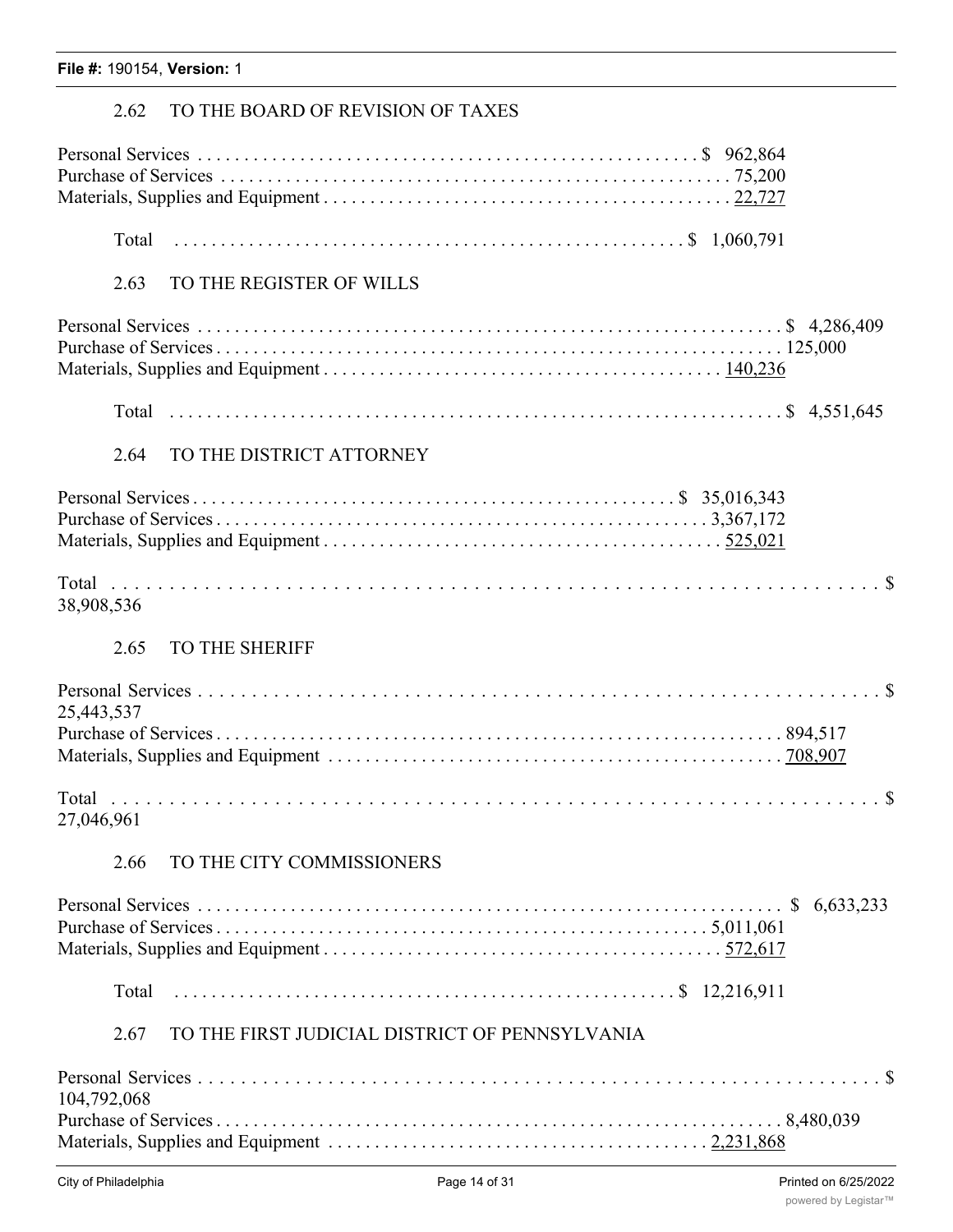| 115,503,975                                                                                                                                                                          |  |
|--------------------------------------------------------------------------------------------------------------------------------------------------------------------------------------|--|
| SECTION 3. Appropriations in the sum of eight hundred sixty-six million, five hundred forty-seven<br>thousand (866,547,000) dollars are hereby made from the WATER FUND, as follows: |  |
| MAYOR - OFFICE OF INNOVATION AND TECHNOLOGY                                                                                                                                          |  |
|                                                                                                                                                                                      |  |
| 30,850,024                                                                                                                                                                           |  |
| TO THE MANAGING DIRECTOR<br>3.2                                                                                                                                                      |  |
|                                                                                                                                                                                      |  |
|                                                                                                                                                                                      |  |
| TO THE MANAGING DIRECTOR - OFFICE OF FLEET MANAGEMENT<br>3.3                                                                                                                         |  |
|                                                                                                                                                                                      |  |
|                                                                                                                                                                                      |  |
| TO THE DEPARTMENT OF PUBLIC PROPERTY<br>3.4                                                                                                                                          |  |
|                                                                                                                                                                                      |  |
|                                                                                                                                                                                      |  |
| 3.5<br>TO THE WATER DEPARTMENT                                                                                                                                                       |  |
|                                                                                                                                                                                      |  |
| Total                                                                                                                                                                                |  |
| TO THE DIRECTOR OF FINANCE - FRINGE BENEFITS<br>3.6                                                                                                                                  |  |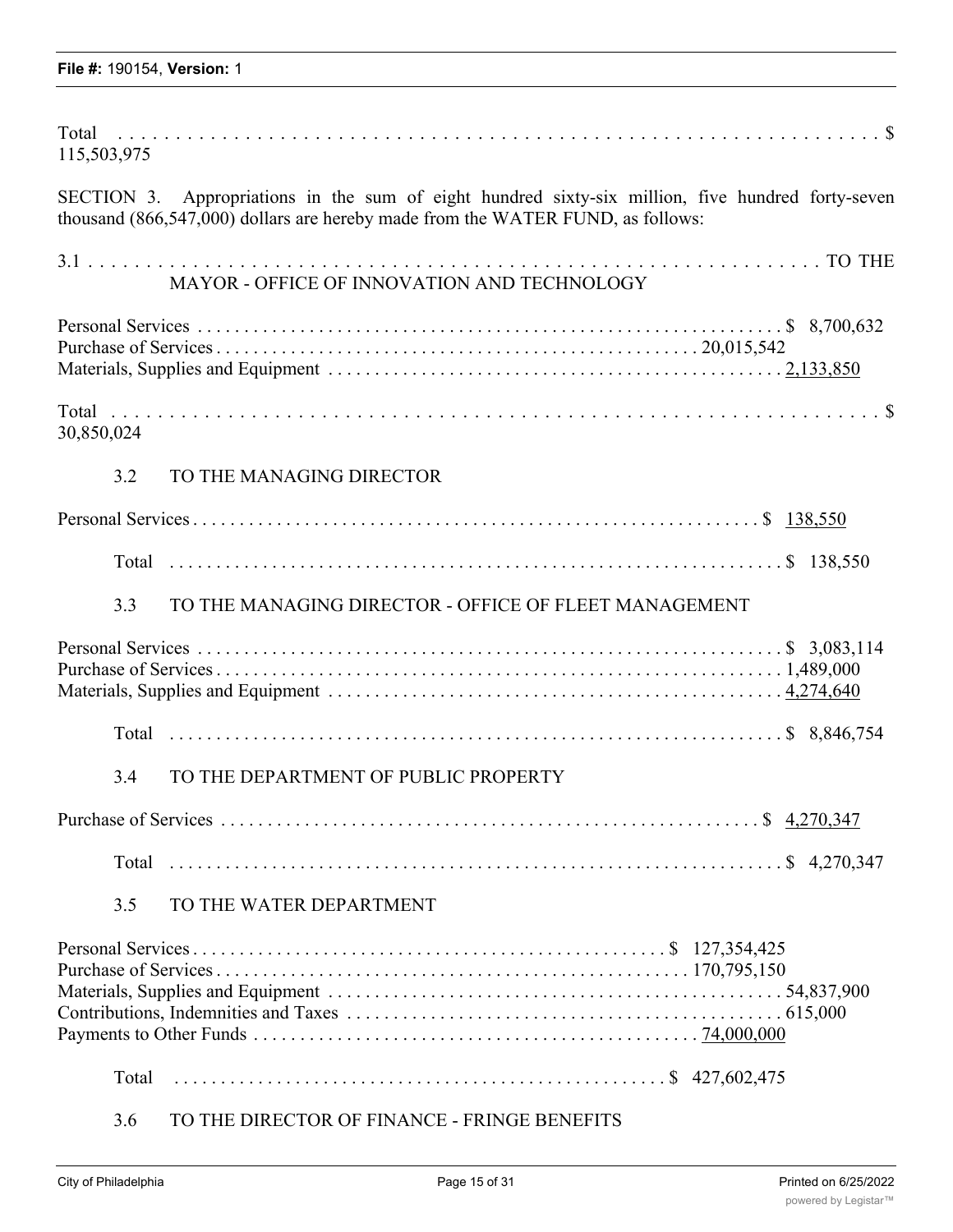| File #: 190154, Version: 1 |                                                        |  |
|----------------------------|--------------------------------------------------------|--|
|                            |                                                        |  |
| 147,439,194                |                                                        |  |
| 3.7                        | TO THE DIRECTOR OF FINANCE - INDEMNITIES               |  |
|                            |                                                        |  |
|                            |                                                        |  |
| 3.8                        | TO THE DEPARTMENT OF REVENUE                           |  |
| 10,873,116                 |                                                        |  |
| 17,472,616                 |                                                        |  |
| 3.9                        | TO THE DEPARTMENT OF REVENUE - SINKING FUND COMMISSION |  |
|                            |                                                        |  |
| 218,105,830                |                                                        |  |
| 3.10                       | TO THE PROCUREMENT DEPARTMENT                          |  |
|                            |                                                        |  |
|                            |                                                        |  |
| 3.11                       | TO THE LAW DEPARTMENT                                  |  |
|                            |                                                        |  |
|                            |                                                        |  |
| 3.12                       | TO THE OFFICE OF SUSTAINABILITY                        |  |
|                            |                                                        |  |
|                            |                                                        |  |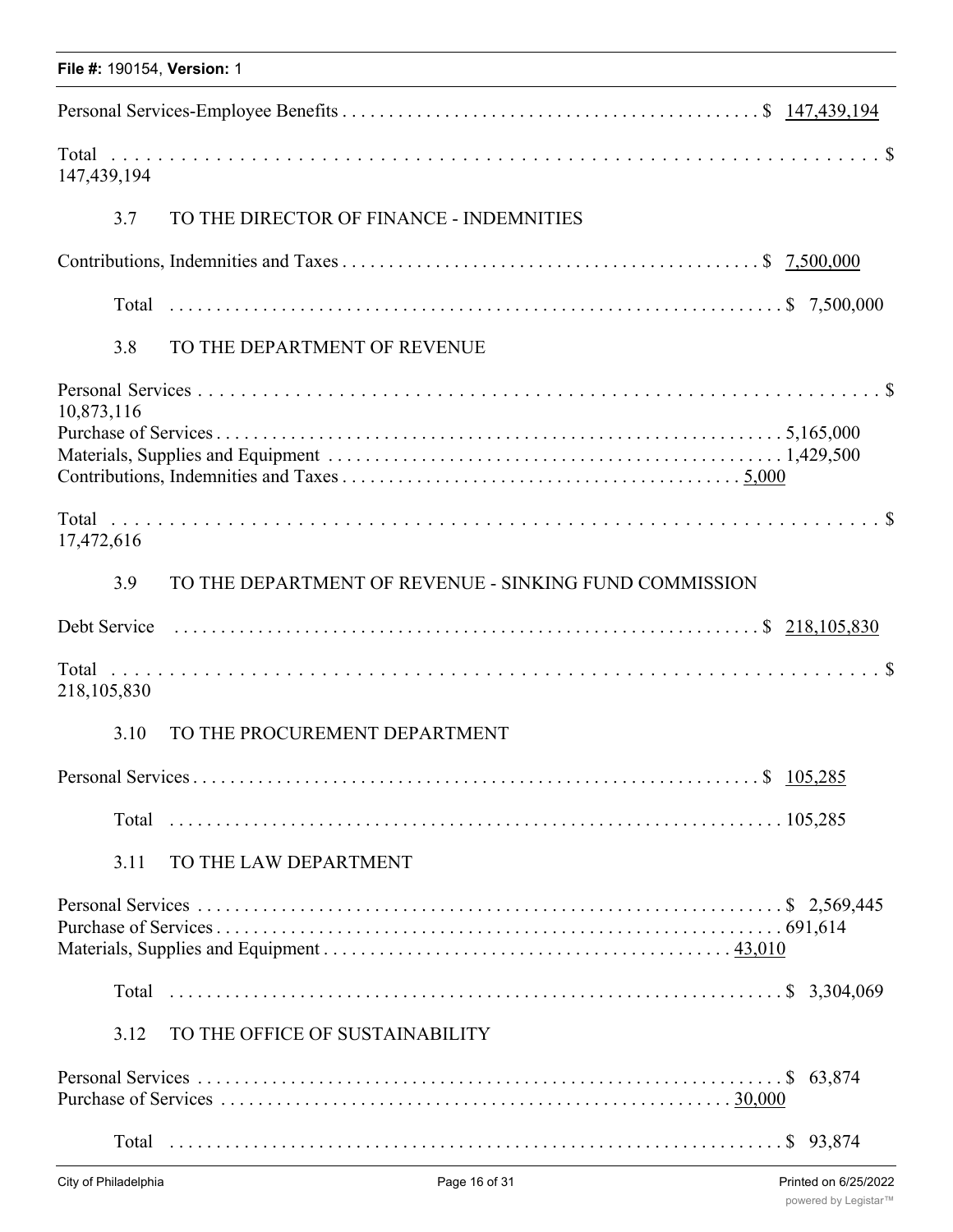3.13 . . . . . . . . . . . . . . . . . . . . . . . . . . . . . . . . . . . . . . . . . . . . . . . . . . . . . . . . . . . . . . TO THE WATER DEPARTMENT - PHILADELPHIA WATER, SEWER, AND STORMWATER RATE BOARD

Total . . . . . . . . . . . . . . . . . . . . . . . . . . . . . . . . . . . . . . . . . . . . . . . . . . . . . . . . . . . . . . . . . . \$ 817,982

SECTION 4. Appropriations in the sum of thirty-seven million (37,000,000) dollars are hereby made from the WATER RESIDUAL FUND, as follows:

### 4.1 TO THE WATER DEPARTMENT

| 37,000,000 |  |  |
|------------|--|--|

SECTION 5. Appropriations in the sum of seven million, two hundred seventy-three thousand (7,273,000) dollars are hereby made from the COUNTY LIQUID FUELS TAX FUND, as follows:

### 5.1 TO THE DEPARTMENT OF STREETS

SECTION 6. Appropriations in the sum of thirty-six million nine hundred forty thousand (36,940,000) dollars are hereby made from the SPECIAL GASOLINE TAX FUND, as follows:

# 6.1 TO THE DEPARTMENT OF STREETS

| 35,940,000 |  |
|------------|--|

### 6.2 TO THE DIRECTOR OF FINANCE - FRINGE BENEFITS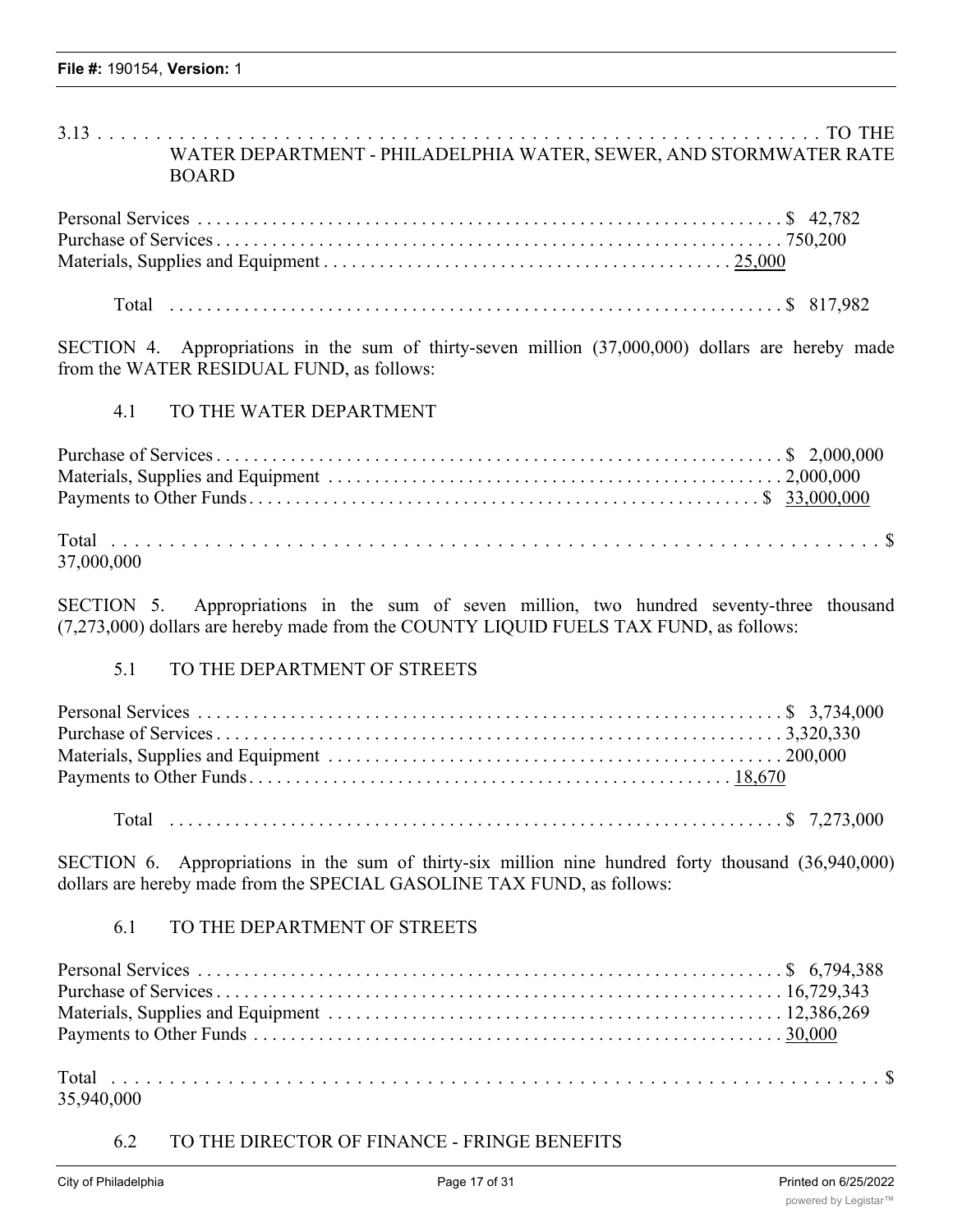| SECTION 7. Appropriations in the sum of one billion, three hundred million, (1,300,000,000) dollars<br>are hereby made from the HEALTHCHOICES BEHAVIORAL HEALTH REVENUE FUND, as follows: |  |
|-------------------------------------------------------------------------------------------------------------------------------------------------------------------------------------------|--|
| DEPARTMENT OF PUBLIC HEALTH - OFFICE OF BEHAVIORAL HEALTH AND<br><b>INTELLECTUAL DISABILITY</b>                                                                                           |  |
| 1,299,083,000                                                                                                                                                                             |  |
| 1,300,000,000                                                                                                                                                                             |  |

SECTION 8. Appropriations in the sum of seventy-seven million, five hundred sixty-two thousand (77,562,000) dollars are hereby made from the HOTEL ROOM RENTAL TAX FUND, as follows:

# 8.1 TO THE DIRECTOR OF COMMERCE

| 77,562,000 |  |  |  |
|------------|--|--|--|

SECTION 9. Appropriations in the sum of one billion, seven hundred thirty-seven million, nine hundred fifty-seven thousand (1,737,957,000) dollars are hereby made from the GRANTS REVENUE FUND, as follows:

# 9.1 TO THE COUNCIL - VETERANS ADVISORY COMMISSION

| MAYOR - OFFICE OF INNOVATION AND TECHNOLOGY |  |
|---------------------------------------------|--|
|                                             |  |
|                                             |  |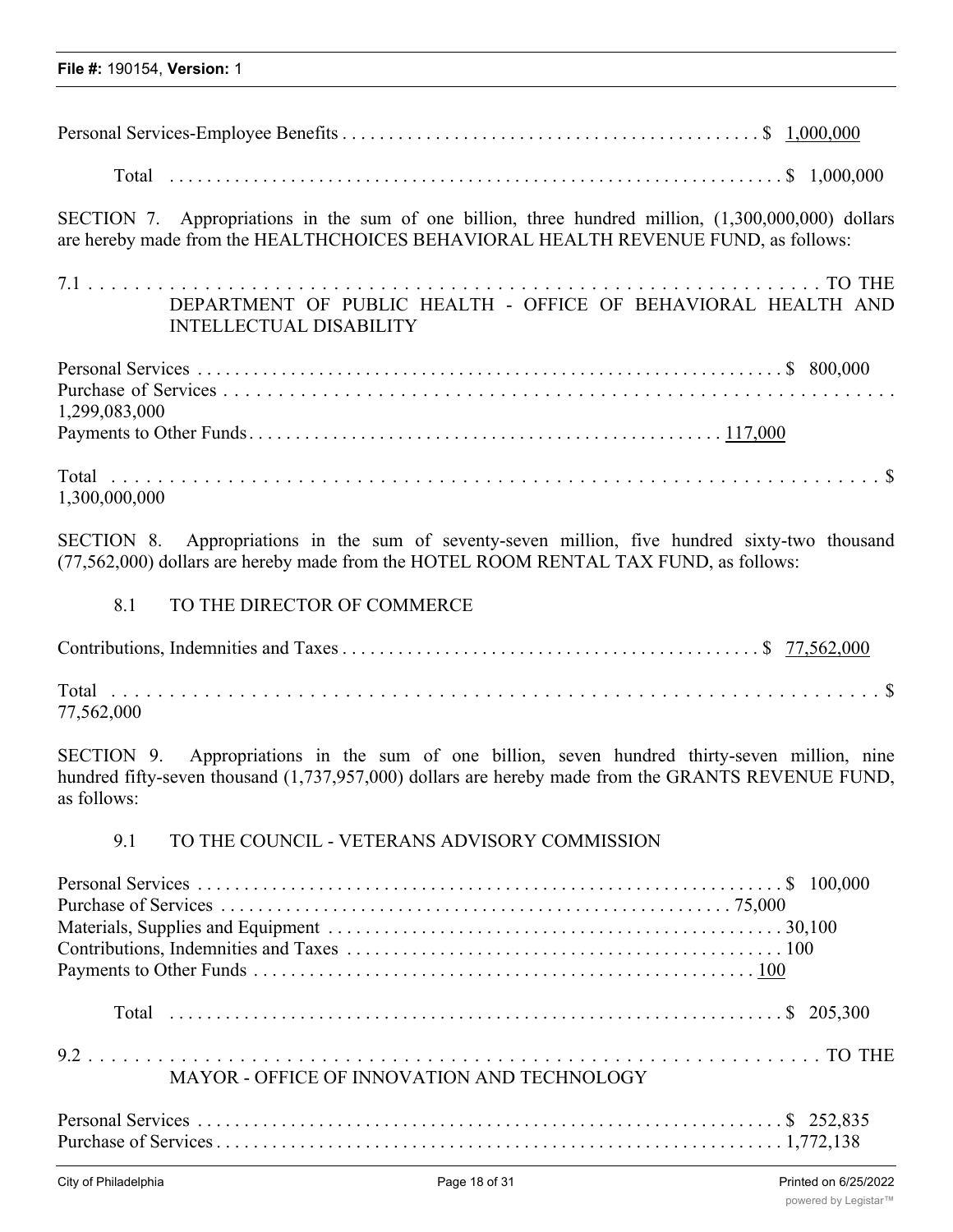| File #: 190154, Version: 1                              |
|---------------------------------------------------------|
|                                                         |
| 103,697,973                                             |
| 9.3<br><b>TO THE MAYOR</b>                              |
|                                                         |
|                                                         |
| MAYOR - OFFICE OF COMMUNITY EMPOWERMENT AND OPPORTUNITY |
|                                                         |
| 18,655,860                                              |
| <b>MAYOR - OFFICE OF EDUCATION</b>                      |
|                                                         |
|                                                         |
| <b>MANAGING DIRECTOR</b>                                |
|                                                         |
|                                                         |
| POLICE DEPARTMENT                                       |
|                                                         |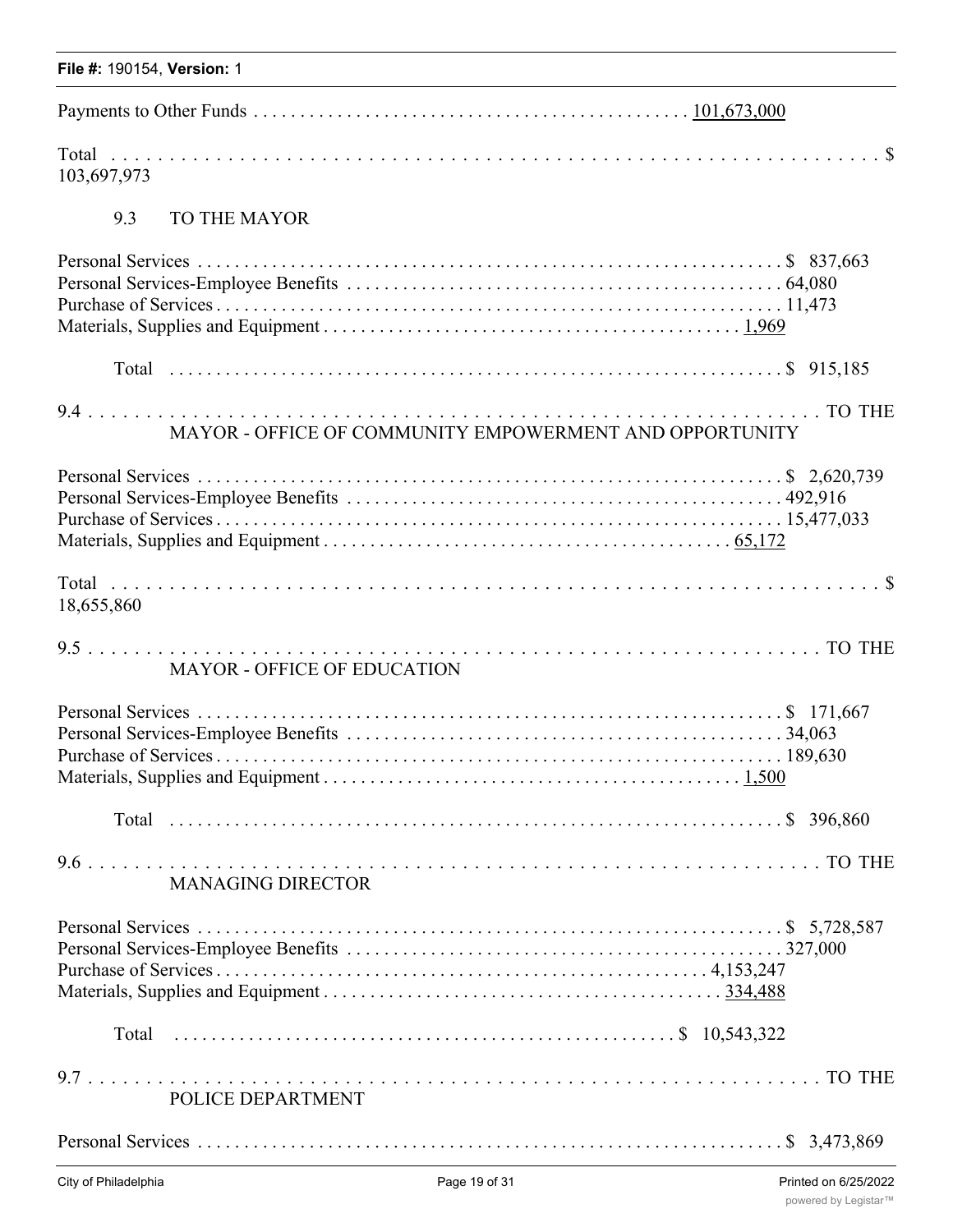|  |  | File #: 190154, Version: 1 |  |
|--|--|----------------------------|--|
|--|--|----------------------------|--|

14,439,985

# 9.8 TO THE DEPARTMENT OF STREETS

29,681,000

# 9.9 TO THE FIRE DEPARTMENT

| 16,997,374                                                                                                                                                                                                                                                                                       |               |
|--------------------------------------------------------------------------------------------------------------------------------------------------------------------------------------------------------------------------------------------------------------------------------------------------|---------------|
|                                                                                                                                                                                                                                                                                                  |               |
|                                                                                                                                                                                                                                                                                                  |               |
|                                                                                                                                                                                                                                                                                                  |               |
| $\mathbf{r}$ and $\mathbf{r}$ and $\mathbf{r}$ and $\mathbf{r}$ and $\mathbf{r}$ and $\mathbf{r}$ and $\mathbf{r}$ and $\mathbf{r}$ and $\mathbf{r}$ and $\mathbf{r}$ and $\mathbf{r}$ and $\mathbf{r}$ and $\mathbf{r}$ and $\mathbf{r}$ and $\mathbf{r}$ and $\mathbf{r}$ and $\mathbf{r}$ and | $\sim$ $\sim$ |

| Total      |  |  |  |  |  |  |  |  |  |  |  |  |  |  |  |  |  |  |  |  |  |  |  |  |  |  |
|------------|--|--|--|--|--|--|--|--|--|--|--|--|--|--|--|--|--|--|--|--|--|--|--|--|--|--|
| 26,738,515 |  |  |  |  |  |  |  |  |  |  |  |  |  |  |  |  |  |  |  |  |  |  |  |  |  |  |

# 9.10 TO THE DEPARTMENT OF PUBLIC HEALTH

| 18,803,213                                                                                      |  |
|-------------------------------------------------------------------------------------------------|--|
|                                                                                                 |  |
|                                                                                                 |  |
|                                                                                                 |  |
|                                                                                                 |  |
| 167,330,965                                                                                     |  |
| DEPARTMENT OF PUBLIC HEALTH - OFFICE OF BEHAVIORAL HEALTH AND<br><b>INTELLECTUAL DISABILITY</b> |  |
|                                                                                                 |  |
| 19,656,090                                                                                      |  |
|                                                                                                 |  |
|                                                                                                 |  |
|                                                                                                 |  |
|                                                                                                 |  |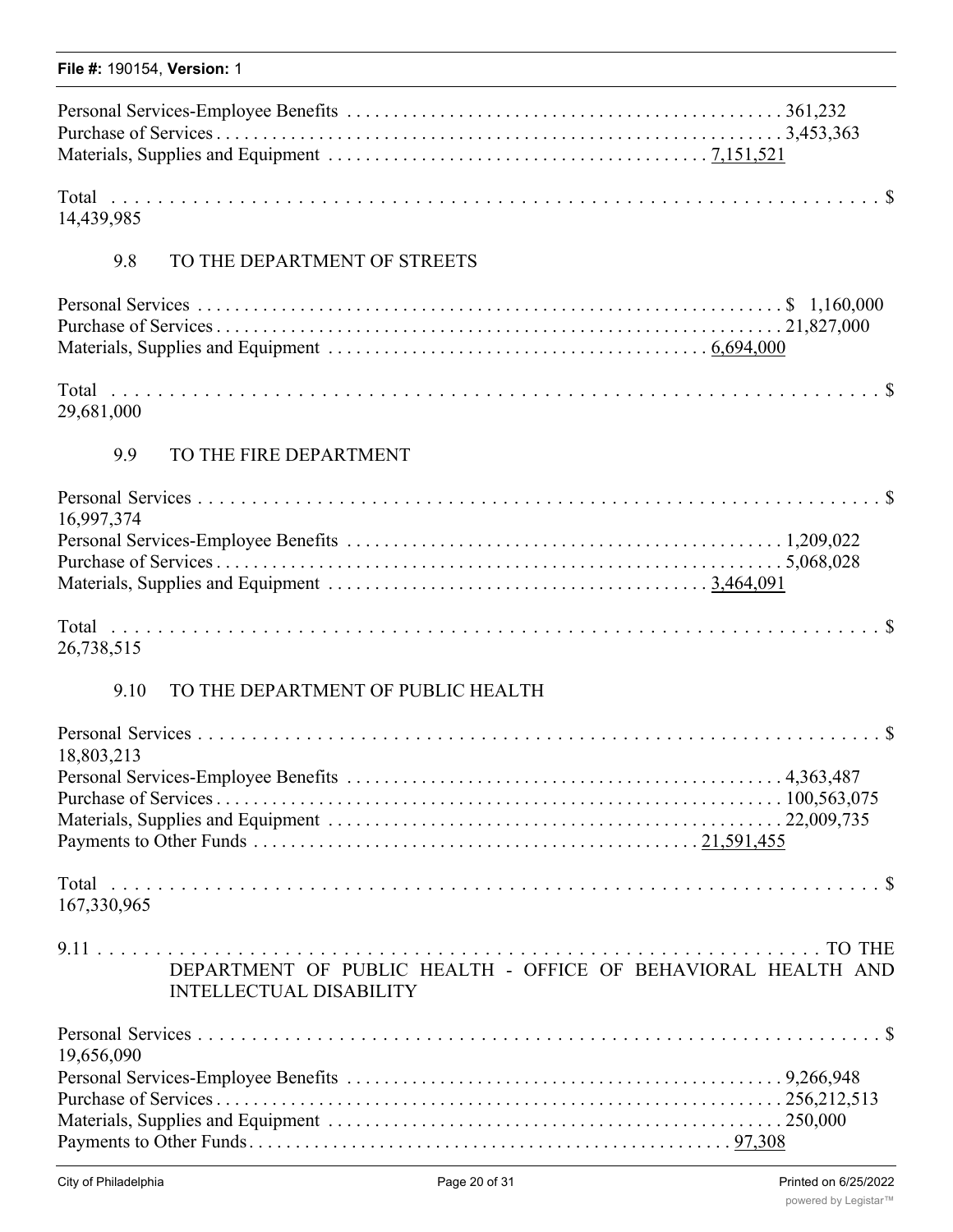| Total       |  |
|-------------|--|
| 285,482,859 |  |

# 9.12 TO THE DEPARTMENT OF PARKS AND RECREATION

| 13,552,824                                                      |
|-----------------------------------------------------------------|
| TO THE DEPARTMENT OF HUMAN SERVICES<br>9.13                     |
| 87,702,944                                                      |
| 623,013,832                                                     |
| DEPARTMENT OF HUMAN SERVICES - OFFICE OF HOMELESS SERVICES      |
|                                                                 |
| 45,429,240                                                      |
| TO THE DIRECTOR OF FINANCE - PROVISION FOR OTHER GRANTS<br>9.15 |
|                                                                 |
| 220,000,939                                                     |
| TO THE DEPARTMENT OF REVENUE<br>9.16                            |
|                                                                 |

| 26,425,000 |  |
|------------|--|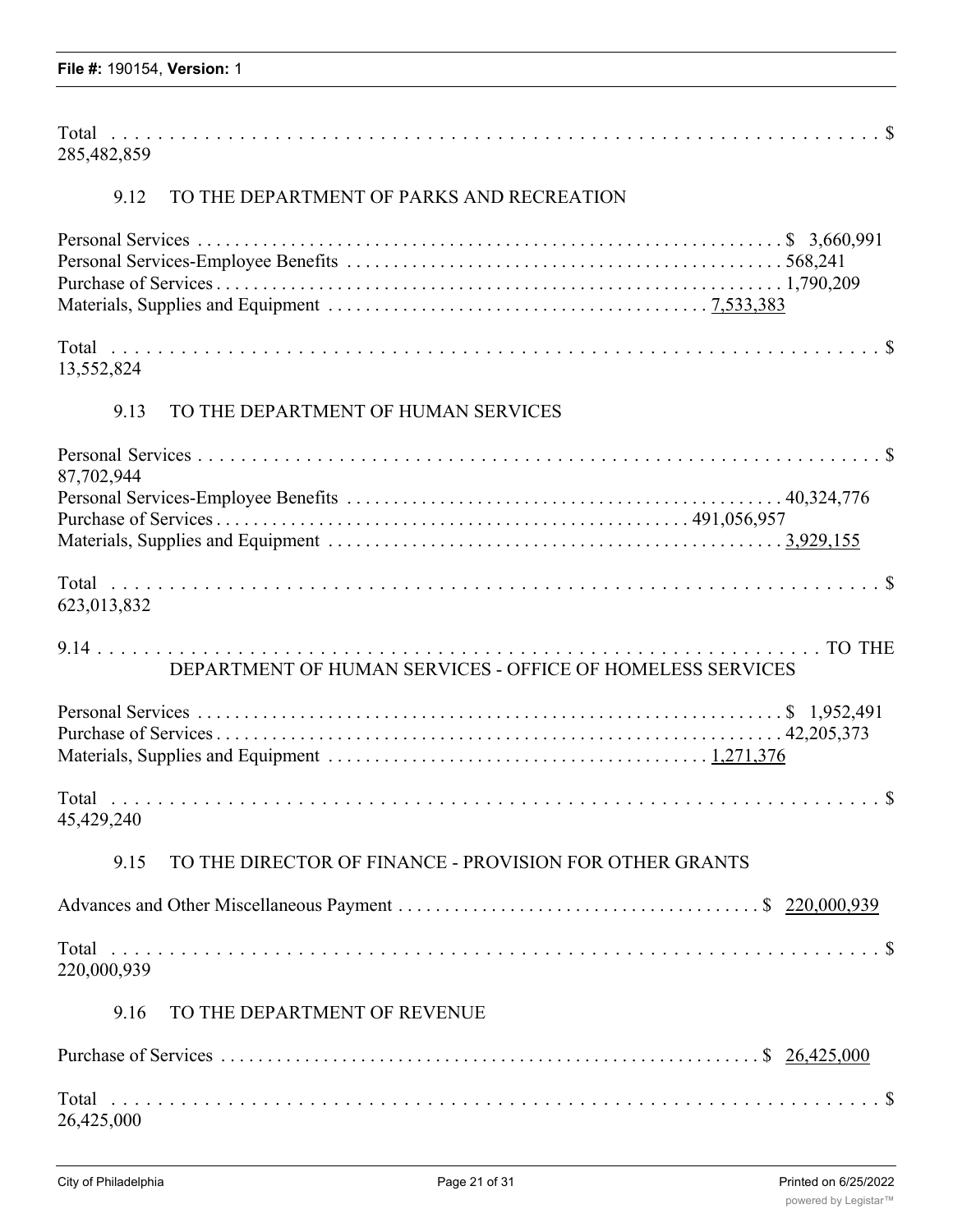# 9.17 TO THE DIRECTOR OF COMMERCE

| 10,175,000 |  |  |
|------------|--|--|

# 9.18 TO THE OFFICE OF SUSTAINABILITY

| BOARD OF TRUSTEES OF THE FREE LIBRARY OF PHILADELPHIA |  |
|-------------------------------------------------------|--|
|                                                       |  |
|                                                       |  |
| <b>AUDITING DEPARTMENT</b>                            |  |
|                                                       |  |
|                                                       |  |
| TO THE REGISTER OF WILLS<br>9.21                      |  |
|                                                       |  |
|                                                       |  |
| <b>DISTRICT ATTORNEY</b>                              |  |
|                                                       |  |
| 15,302,606                                            |  |

# 9.23 TO THE DEPARTMENT OF PLANNING AND DEVELOPMENT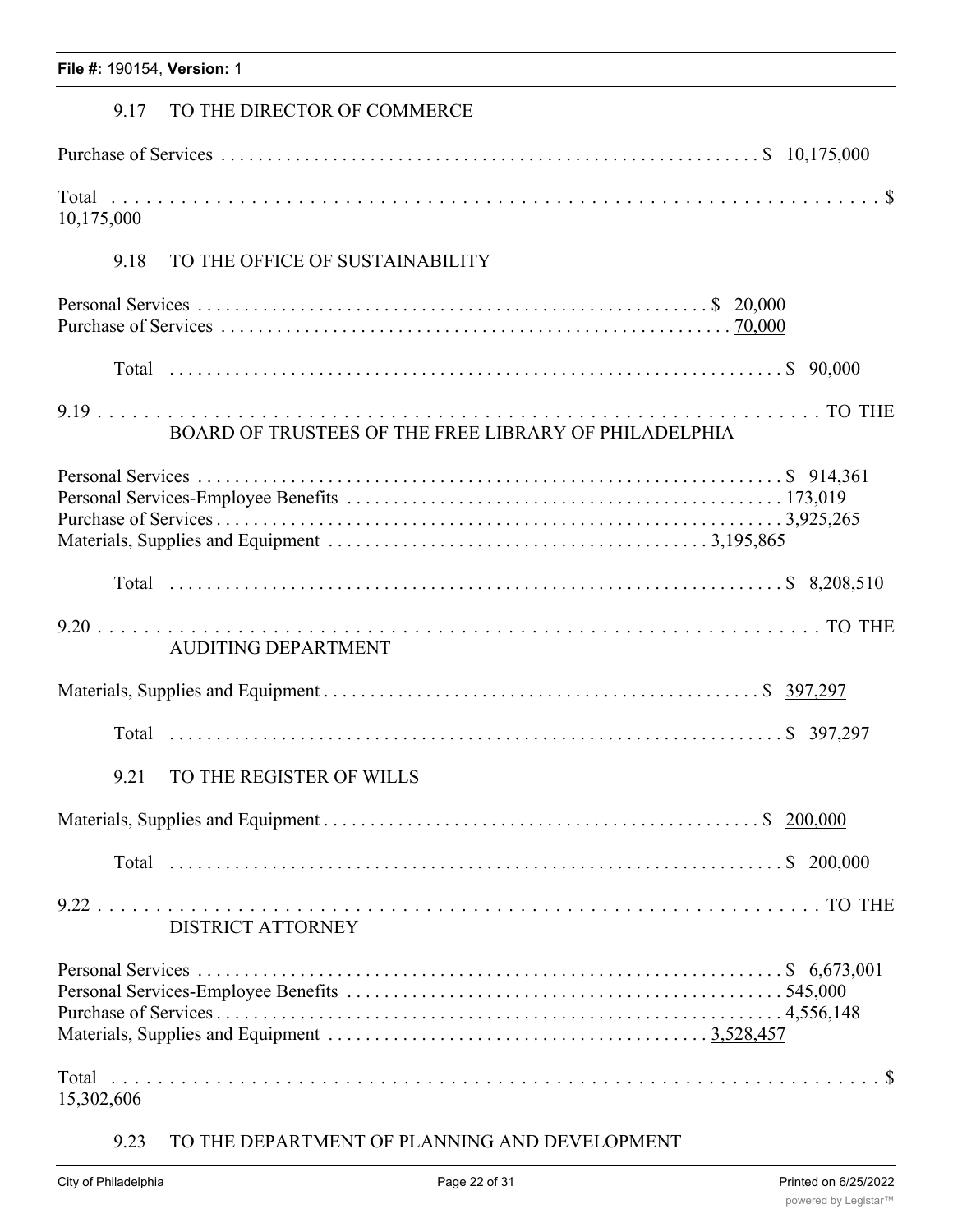| 61,870,058                                                                                                                                                                   |
|------------------------------------------------------------------------------------------------------------------------------------------------------------------------------|
| 9.24<br>TO THE CITY COMMISSIONERS                                                                                                                                            |
|                                                                                                                                                                              |
|                                                                                                                                                                              |
| TO THE FIRST JUDICIAL DISTRICT OF PENNSYLVANIA<br>9.25                                                                                                                       |
|                                                                                                                                                                              |
| 30,573,045                                                                                                                                                                   |
| 52,578,870                                                                                                                                                                   |
| SECTION 10. Appropriations in the sum of four hundred seventy-four million, eighty-six thousand<br>(474,086,000) dollars are hereby made from the AVIATION FUND, as follows: |
| MAYOR - OFFICE OF INNOVATION AND TECHNOLOGY                                                                                                                                  |
|                                                                                                                                                                              |
|                                                                                                                                                                              |
| MANAGING DIRECTOR - OFFICE OF FLEET MANAGEMENT                                                                                                                               |
|                                                                                                                                                                              |
|                                                                                                                                                                              |
| MANAGING DIRECTOR - OFFICE OF FLEET MANAGEMENT -VEHICLE PURCHASE                                                                                                             |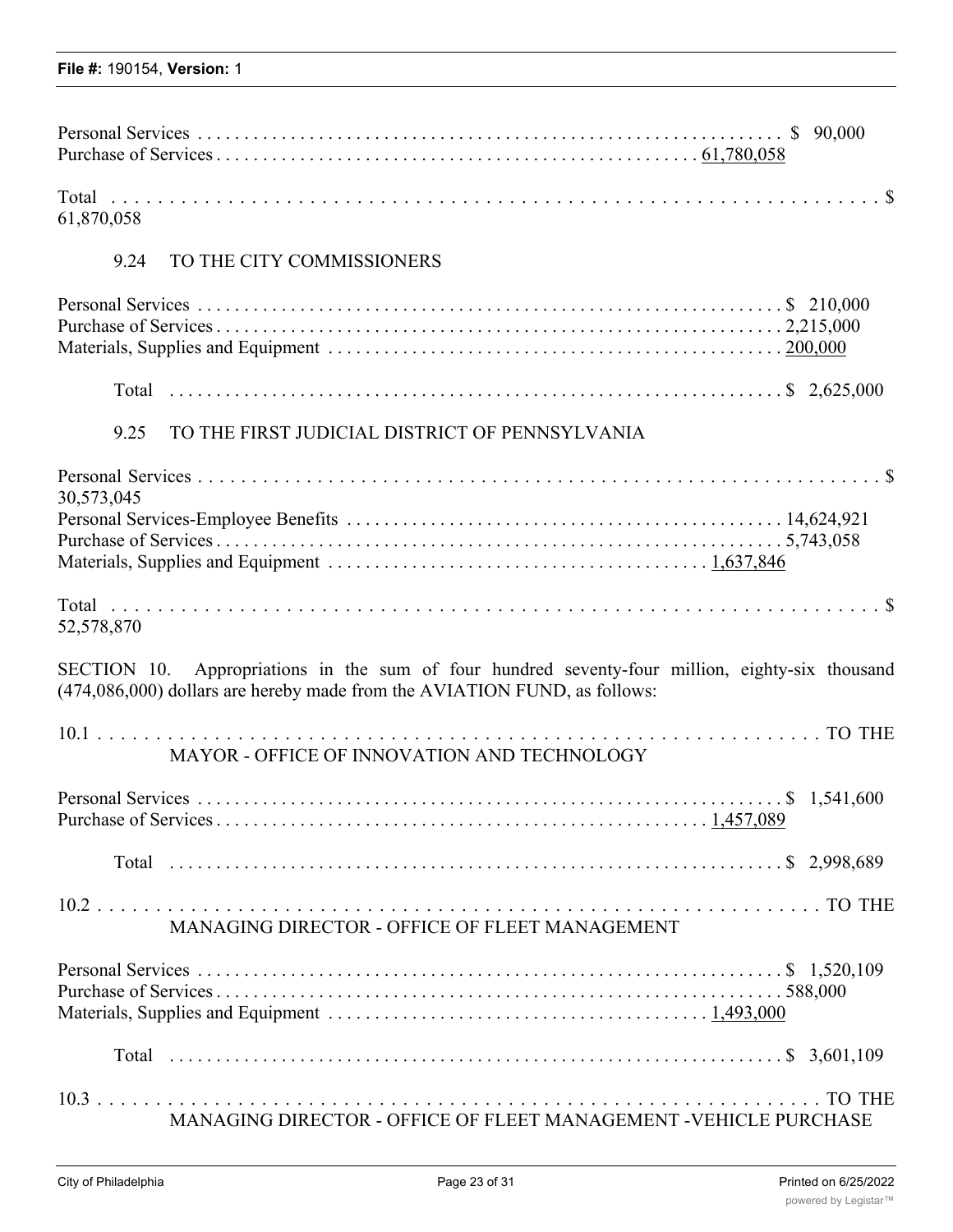| File #: 190154, Version: 1                               |
|----------------------------------------------------------|
|                                                          |
|                                                          |
| TO THE POLICE DEPARTMENT<br>10.4                         |
| 17,861,395                                               |
|                                                          |
| 18,031,895                                               |
| <b>FIRE DEPARTMENT</b>                                   |
|                                                          |
|                                                          |
| TO THE DEPARTMENT OF PUBLIC PROPERTY - UTILITIES<br>10.6 |
|                                                          |
| 26,900,000                                               |
| TO THE DIRECTOR OF FINANCE<br>10.7                       |
|                                                          |
|                                                          |
| TO THE DIRECTOR OF FINANCE - FRINGE BENEFITS<br>10.8     |
|                                                          |
| 66,061,224                                               |
| TO THE DIRECTOR OF FINANCE - INDEMNITIES<br>10.9         |
|                                                          |
|                                                          |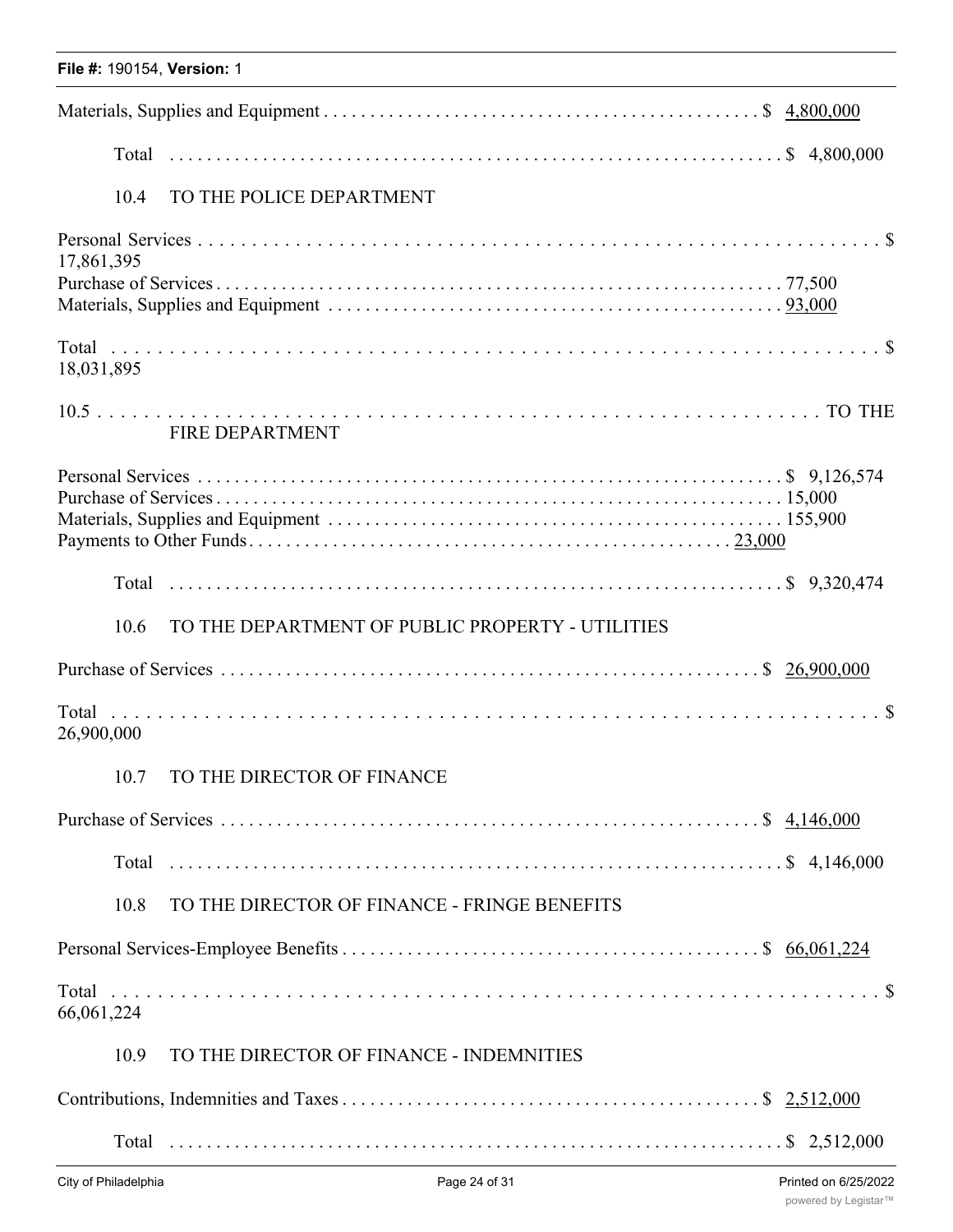# 10.10 TO THE DEPARTMENT OF REVENUE - SINKING FUND COMMISSION

| 134,825,501                                                                                                                                                                                 |
|---------------------------------------------------------------------------------------------------------------------------------------------------------------------------------------------|
| 10.11 TO THE DIRECTOR OF COMMERCE                                                                                                                                                           |
| 55,920,000                                                                                                                                                                                  |
|                                                                                                                                                                                             |
| 199,188,000                                                                                                                                                                                 |
| 10.12 TO THE LAW DEPARTMENT                                                                                                                                                                 |
|                                                                                                                                                                                             |
|                                                                                                                                                                                             |
| OFFICE OF SUSTAINABILITY                                                                                                                                                                    |
|                                                                                                                                                                                             |
|                                                                                                                                                                                             |
| SECTION 11. Appropriations in the sum of one hundred five million, one hundred forty-two thousand<br>(105,142,000) dollars are hereby made from the COMMUNITY DEVELOPMENT FUND, as follows: |
| DEPARTMENT OF PLANNING AND DEVELOPMENT                                                                                                                                                      |
|                                                                                                                                                                                             |
|                                                                                                                                                                                             |
| DEPARTMENT OF LICENSES AND INSPECTIONS                                                                                                                                                      |
|                                                                                                                                                                                             |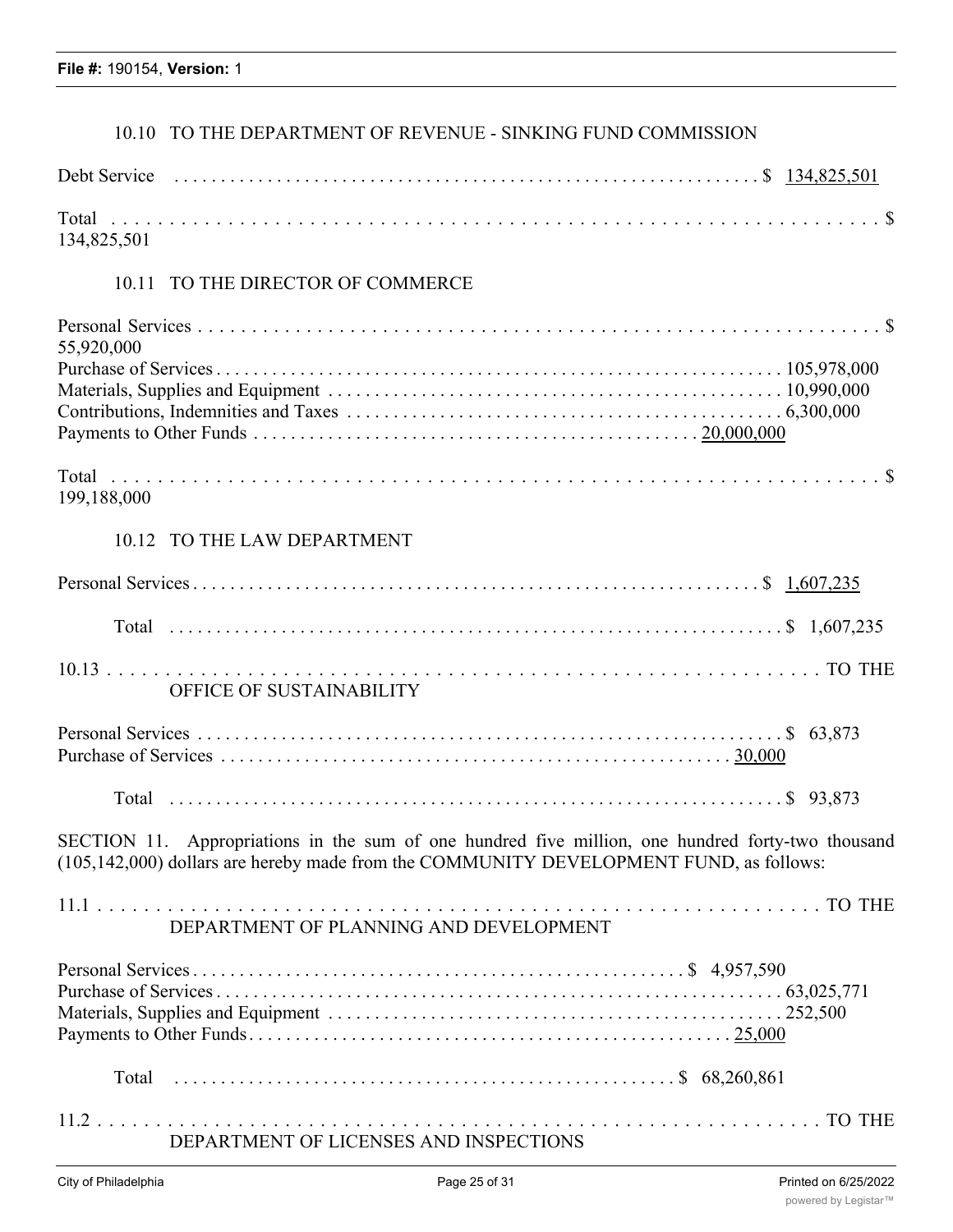| TO THE DIRECTOR OF FINANCE-FRINGE BENEFITS<br>11.3                                                                                                                                                                                                                                                                  |
|---------------------------------------------------------------------------------------------------------------------------------------------------------------------------------------------------------------------------------------------------------------------------------------------------------------------|
|                                                                                                                                                                                                                                                                                                                     |
|                                                                                                                                                                                                                                                                                                                     |
| DIRECTOR OF FINANCE - COMMUNITY DEVELOPMENT BLOCK GRANT - TO BE<br><b>ALLOCATED</b>                                                                                                                                                                                                                                 |
|                                                                                                                                                                                                                                                                                                                     |
| 20,000,000                                                                                                                                                                                                                                                                                                          |
| 11.5<br>TO THE DIRECTOR OF COMMERCE                                                                                                                                                                                                                                                                                 |
|                                                                                                                                                                                                                                                                                                                     |
| 11,152,625                                                                                                                                                                                                                                                                                                          |
| TO THE LAW DEPARTMENT<br>11.6                                                                                                                                                                                                                                                                                       |
|                                                                                                                                                                                                                                                                                                                     |
|                                                                                                                                                                                                                                                                                                                     |
| Appropriations in the sum of seven million $(7,000,000)$ dollars are hereby made from<br>SECTION 12.<br>the CAR RENTAL TAX FUND, as follows:                                                                                                                                                                        |
| TO THE DEPARTMENT OF REVENUE - SINKING FUND COMMISSION<br>12.1                                                                                                                                                                                                                                                      |
|                                                                                                                                                                                                                                                                                                                     |
|                                                                                                                                                                                                                                                                                                                     |
| There is hereby authorized eleven million, nine hundred forty-three thousand<br>SECTION 13.<br>(11,943,000) dollars to be paid from the MUNICIPAL PENSION FUND, the recurring costs of administering<br>the functional activities of the Board of Pensions and Retirement. The Director of Finance is authorized to |

transfer these costs to the appropriate funds based on the appropriate allocation plan, as he/she shall determine: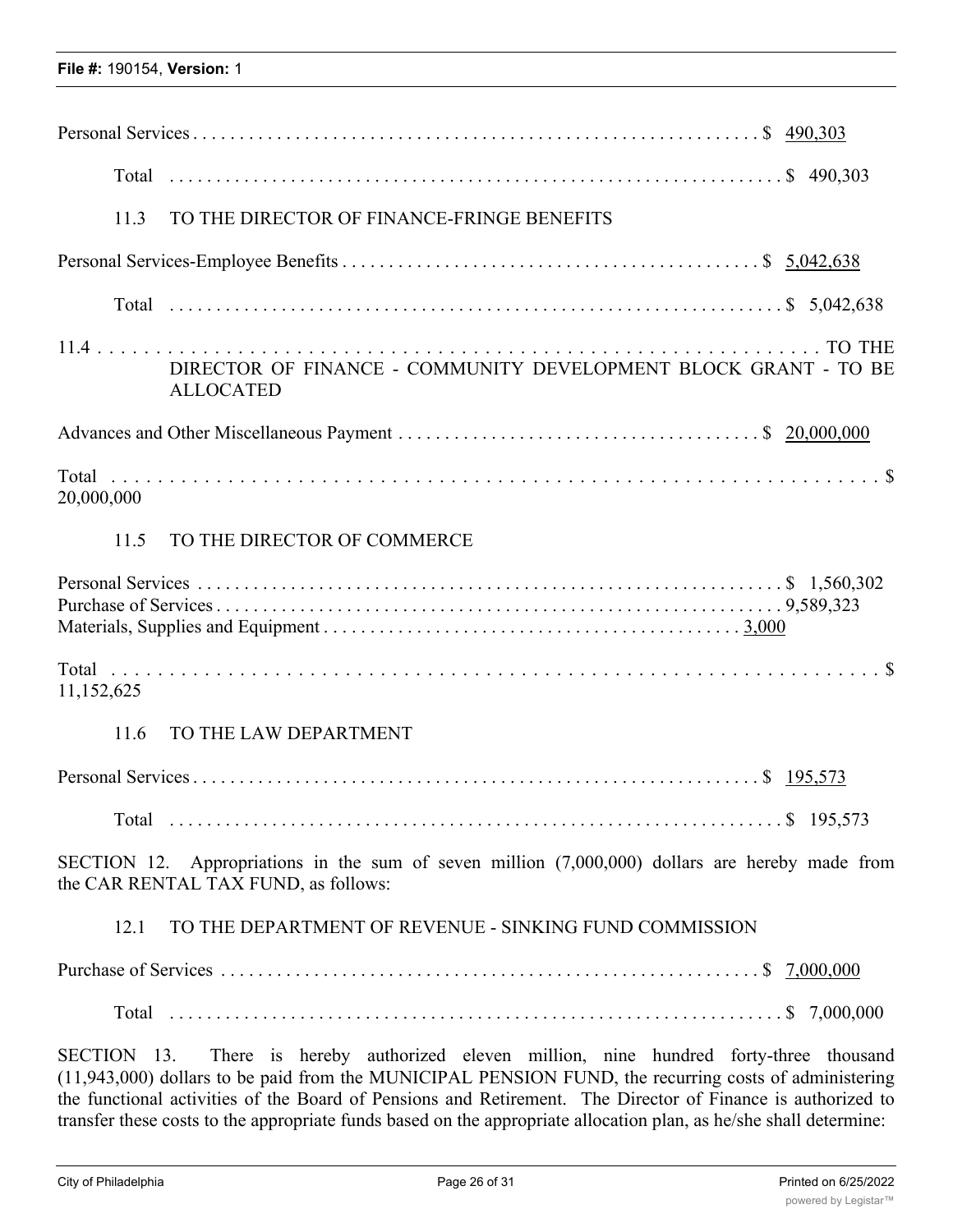# 13.1 TO THE BOARD OF PENSIONS AND RETIREMENT

11,943,000

SECTION 14. Appropriations in the sum of sixty-eight million four hundred sixteen thousand (68,416,000) dollars are hereby made from the HOUSING TRUST FUND, as follows:

# 14.1 TO THE DEPARTMENT OF PLANNING AND DEVELOPMENT

| 68,416,000 |  |
|------------|--|

SECTION 15. Appropriations in the sum of three hundred nineteen million, five hundred forty-one thousand (319,541,000) dollars are hereby made from the ACUTE CARE HOSPITAL FUND, as follows:

## 15.1 TO THE DEPARTMENT OF PUBLIC HEALTH

| 20,153,408 |  |
|------------|--|

# 15.2 TO THE DEPARTMENT OF PUBLIC HEALTH - STATE PAYMENT

| 299,000,000 |  |  |  |
|-------------|--|--|--|

### 15.3 TO THE DIRECTOR OF FINANCE

# 15.4 TO THE DIRECTOR OF FINANCE - FRINGE BENEFITS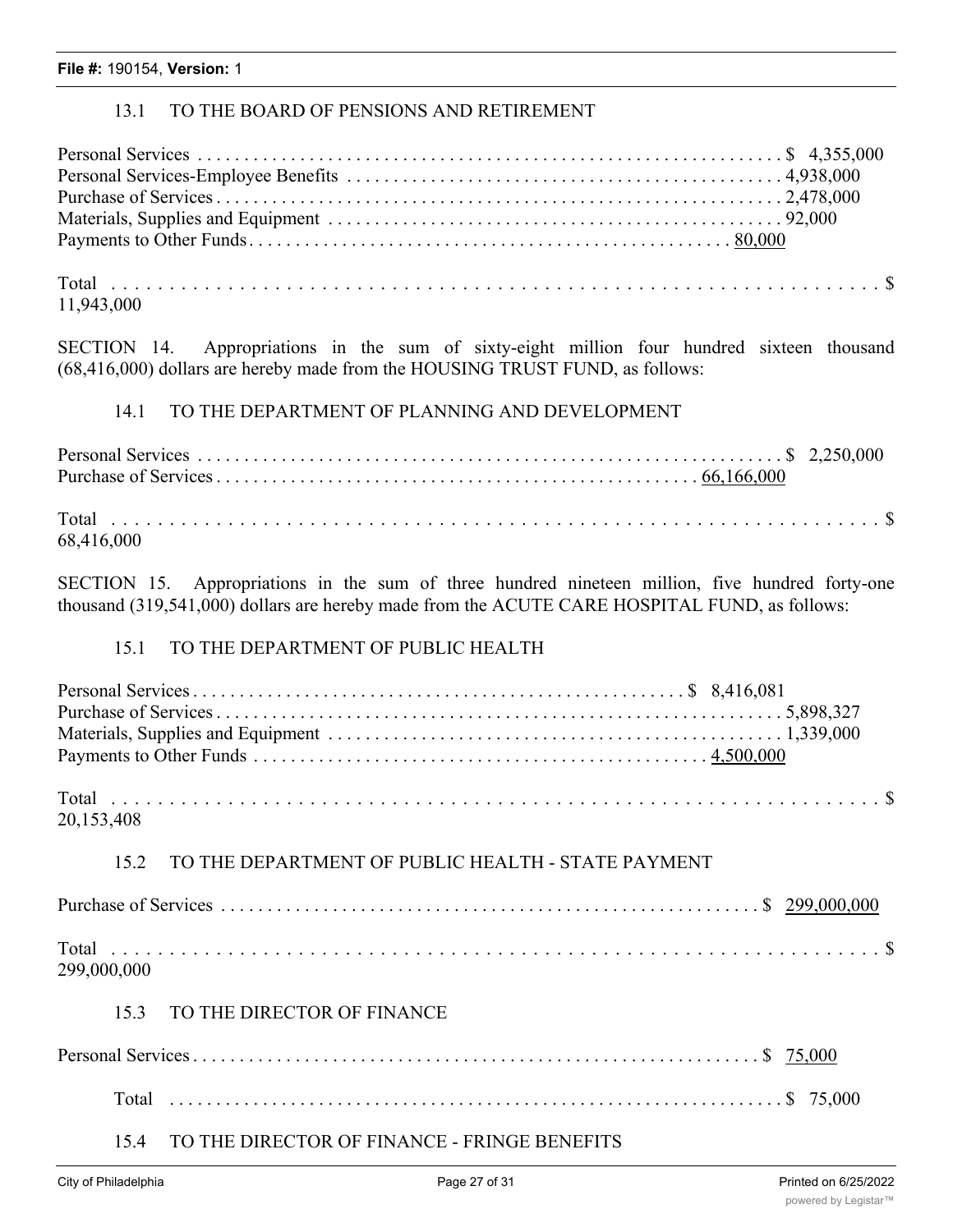| TO THE DEPARTMENT OF REVENUE<br>15.5                                                                                                            |
|-------------------------------------------------------------------------------------------------------------------------------------------------|
|                                                                                                                                                 |
|                                                                                                                                                 |
| Appropriations in the sum of one hundred (100) dollars are hereby made from the<br>SECTION 16.<br><b>BUDGET STABILIZATION FUND, as follows:</b> |
| TO THE DIRECTOR OF FINANCE - BUDGET STABILIZATION<br>16.1                                                                                       |
|                                                                                                                                                 |
|                                                                                                                                                 |
|                                                                                                                                                 |

SECTION 17. General Provisions.

(1) The sums herein appropriated under Items 2.40, 3.7, and 10.9 "To the Director of Finance-Indemnities" shall be used for the purpose of settling claims against the City. Payments therefore shall be made by the Director of Finance only upon the authorization of the City Solicitor or his/her designated representative for this purpose.

(2) If any function is transferred from one office, department, board or commission to another office, department, board or commission, the Director of Finance may not, without Council approval by ordinance, transfer to the successor office, department, board or commission those portions of the appropriations which appertain to the function transferred.

(3) Whenever, pursuant to the provisions of Section 8-401 of The Philadelphia Home Rule Charter, employees of any office, department, board or commission are used by another office, department, board or commission, the compensation of such employees for the period of such use may, at the discretion of the Director of Finance, be charged against the applicable appropriations to the using office, department, board or commission. The Director of Finance shall notify the President of Council, the Chief Clerk of Council and the Chair of the Appropriations Committee at least two (2) days prior to making any such charge against appropriations.

(4) In respect to any grant received by the City under Sections 5, 6, 7 or 9 of this Ordinance, The Director of Finance may, upon written authorization by the grantor transfer non-City funds between and among classes. The authorizations for such transfers shall be transmitted by The Director of Finance to the Clerk of Council within two (2) working days of any such transfer, along with a statement explaining the reason for such transfer. Transfers between and among departments respecting grants of two hundred fifty thousand (250,000) dollars or greater shall not be made except with the prior approval of the Council by resolution or ordinance. Approval shall not be granted to any such transfer request submitted to Council unless it is accompanied by a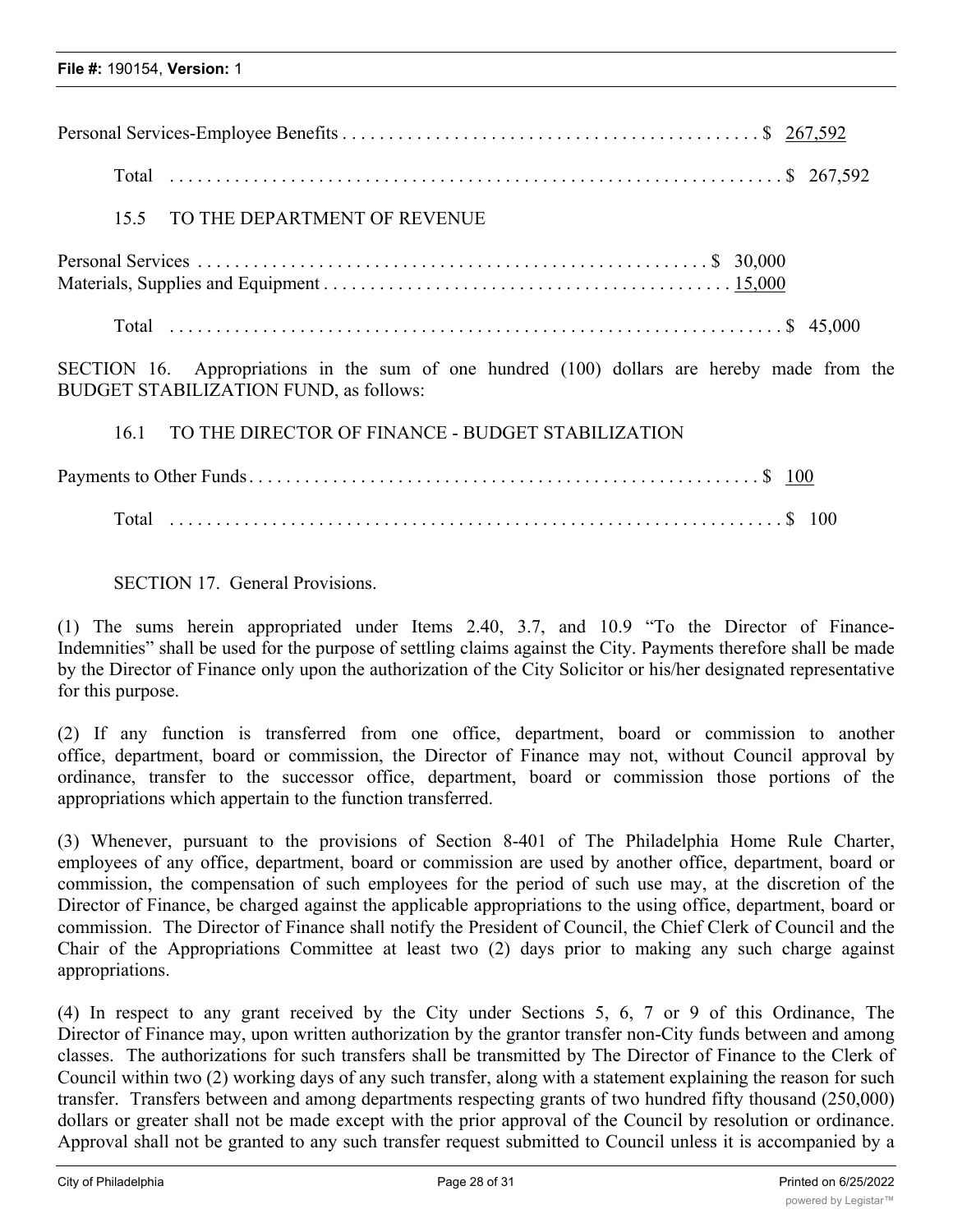copy of the grant proposal (and, if received, the grant award) which has caused the transfer request to be made. Transfers between and among departments respecting grants of less than two hundred fifty thousand (250,000) dollars shall be made upon written authorization of the Director of Finance; provided however, that such authorization, along with a full description of the grant affected is transmitted to the President of Council at least two (2) days before the effective date of such authorization.

In respect to funds from the Department of Housing and Urban Development's Community Development Block Grant (CDBG) appropriated under Section 11 of this Ordinance, the limitations set forth in the provisions of Chapter 21-1100 of The Philadelphia Code shall govern any transfer of CDBG funds between and among classes, departments and elements (grants).

(5) In respect to the appropriation made in Item 11.4 of this Ordinance "To the Director of Finance-Community Development Block Grant-To be Allocated", the sums shall not be construed as being available for commitment prior to the adoption of any ordinance appropriating moneys to be made available by the Department of Housing and Urban Development for the Fiscal Year 2020.

(6) The Director of Finance may make adjustments for obligations incurred in Fiscal Year 2019 and prior years. These may be made out of the appropriations therefore to the respective offices, departments, boards, commissions and agencies for Fiscal Year 2020. Within one week of taking any action authorized by this subsection (6), the Director of Finance shall provide written notice to the President and all members of the Council, with a copy to the Chief Clerk of Council, detailing such action.

(7) Except as otherwise provided by this Ordinance, special funds heretofore established pursuant to ordinance or statute, shall continue to be utilized in Fiscal Year 2020 for the purposes and in the manner prescribed by such ordinance or statutes to the extent that they are consistent with the provisions of the Philadelphia Home Rule Charter.

When under The Philadelphia Home Rule Charter an appropriation is a prerequisite to payments of money from such special funds, this paragraph should be construed as an appropriation of the full receipts of such funds for the purpose heretofore authorized by such ordinance or statutes, except that this paragraph shall not be construed as an appropriation of any funds contained in the Housing Trust Fund created under Chapter 21-1600 of The Philadelphia Code, and expenditures from the Housing Trust Fund shall be made only pursuant to appropriations made in Section 14 of this Ordinance. The provisions in the prior sentence relating to the Housing Trust Fund are not severable from the remainder of that sentence or from any of the other provisions of this subsection (7), but are essentially and inseparably connected with those provisions, it being Council's intent that no portion of this subsection (7) would have been enacted if it did not also contain the provisions relating to the Housing Trust Fund.

The Director of Finance is authorized and directed to impound the balance of any special fund with respect to which he/she finds that the purposes for which the fund is being expended were intended by ordinance or law to be funded by an appropriation made in other Sections of this Ordinance.

(8) The City Treasurer is authorized and directed to make temporary advances in such amounts as the Director of Finance shall specify between any of the operating funds receiving appropriations in this Ordinance or between any operating fund and the Capital Projects Fund, and the Industrial and Commercial Development Fund, in anticipation of the collection of revenues or other receipts which are estimated to be receivable during the Fiscal Year 2020. Such advances shall bear interest at such rates as the City Treasurer, upon approval of the Director of Finance, shall determine.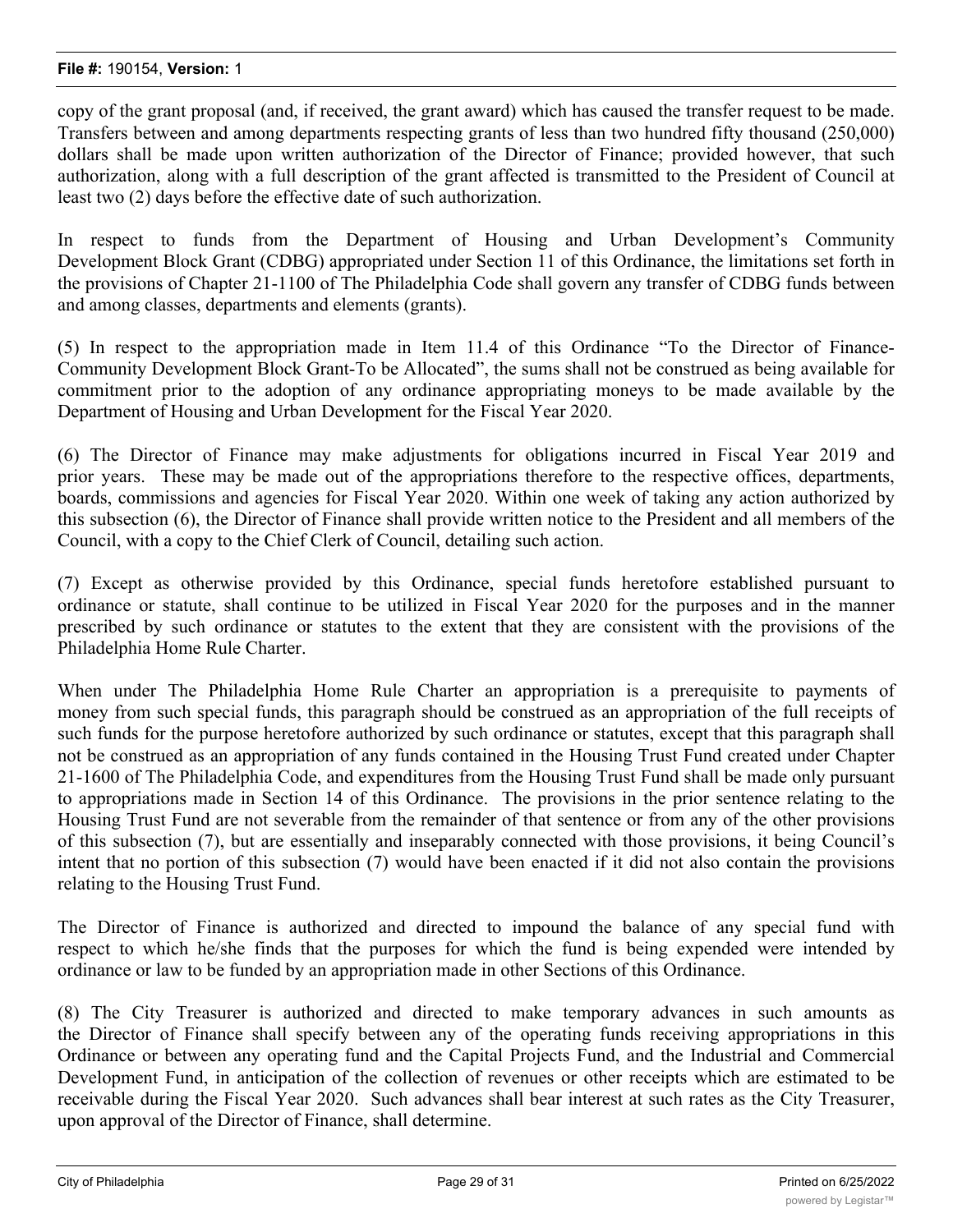(9) The amounts herein appropriated for Purchase of Services; Materials, Supplies and Equipment; Contributions, Indemnities and Taxes; and Debt Service shall be deemed to be available for encumbrance upon the effective date of this Ordinance, to the extent necessary to facilitate the operations of the various offices, departments, boards and commissions for Fiscal Year 2020; provided, that no service shall be rendered prior to July 1, 2019 and no materials, supplies or equipment acquired shall be used in Fiscal Year 2019 except to the extent required to prepare for Fiscal Year 2020.

Such portions of the appropriations herein made for debt service to the Sinking Fund Commission may be paid over to the City's fiscal agent prior to July 1, 2019 as in the judgment of the Director of Finance is necessary to meet interest and principal on the debt of the City due on July 1, 2019.

(10) The Director of Finance is authorized to charge or credit fund balances available for appropriations as of June 30, 2019 to record properly actual charges for Interfund Services for the Fiscal Year 2019.

(11) The Director of Finance is authorized to charge to fund balance payment of any obligation properly incurred in Fiscal Year 2019 or in any prior year, provided that at the time such obligation was incurred an appropriation was available against which it could have been charged, but that such appropriation shall have ceased to exist due to merger into surplus. It is further provided that the payment of any such obligation be in the same manner and subject to the same controls as would have been followed had the obligation been paid in a timely manner. Within one week of taking any action authorized by this subsection (11), the Director of Finance shall provide written notice to the President and all members of Council, with a copy to the Chief Clerk of Council, detailing such action.

(12) Provided that the appropriation contained in Sections 7, 9 and 11 of this Ordinance shall be made available for encumbrances and/or expenditure only when the Director of Finance has certified that he/she has been responsibly advised that funds necessary to finance such appropriation or portion thereof have been received or are to be forthcoming from another government or from a nongovernmental source.

In such event the Director of Finance is authorized to accept the award for the City and to provide for the appropriation as may be required to execute the program covered by the award.

(13) The Director of Finance is authorized and directed to restore any deficiency in any Sinking Fund Reserve established pursuant to a revenue bond general ordinance, when such deficiency results from a decline in the market value of its investments, by charging the amount of the deficiency against available loan balances, or in the absence of available loan balances, against the appropriate operating fund balance. Within one week of taking any action authorized by this subsection (13), the Director of Finance shall provide written notice to the President and all members of Council, with a copy to the Chief Clerk of Council, detailing such action.

(14) None of the appropriations herein provided in Section 11 shall be encumbered against or expended out of the forty fifth (45th) entitlement grant prior to the formal award thereof: Provided, that pending the receipt of all or a portion of the aforesaid grant award the Director of Finance is authorized to finance the appropriations herein provided from balances of prior entitlement grants awards. The authorization for such financing shall be transmitted by the Director of Finance to the Clerk of Council within two (2) working days of any such authorizations.

(15) In respect to the authorization amounts as set forth in Section 13 for purposes of operating the Board of Pensions and Retirement, the Director of Finance may increase each class amount by an amount not to exceed fifteen percent (15%) of the total budget for the fund for Fiscal Year 2020. The authorization for such